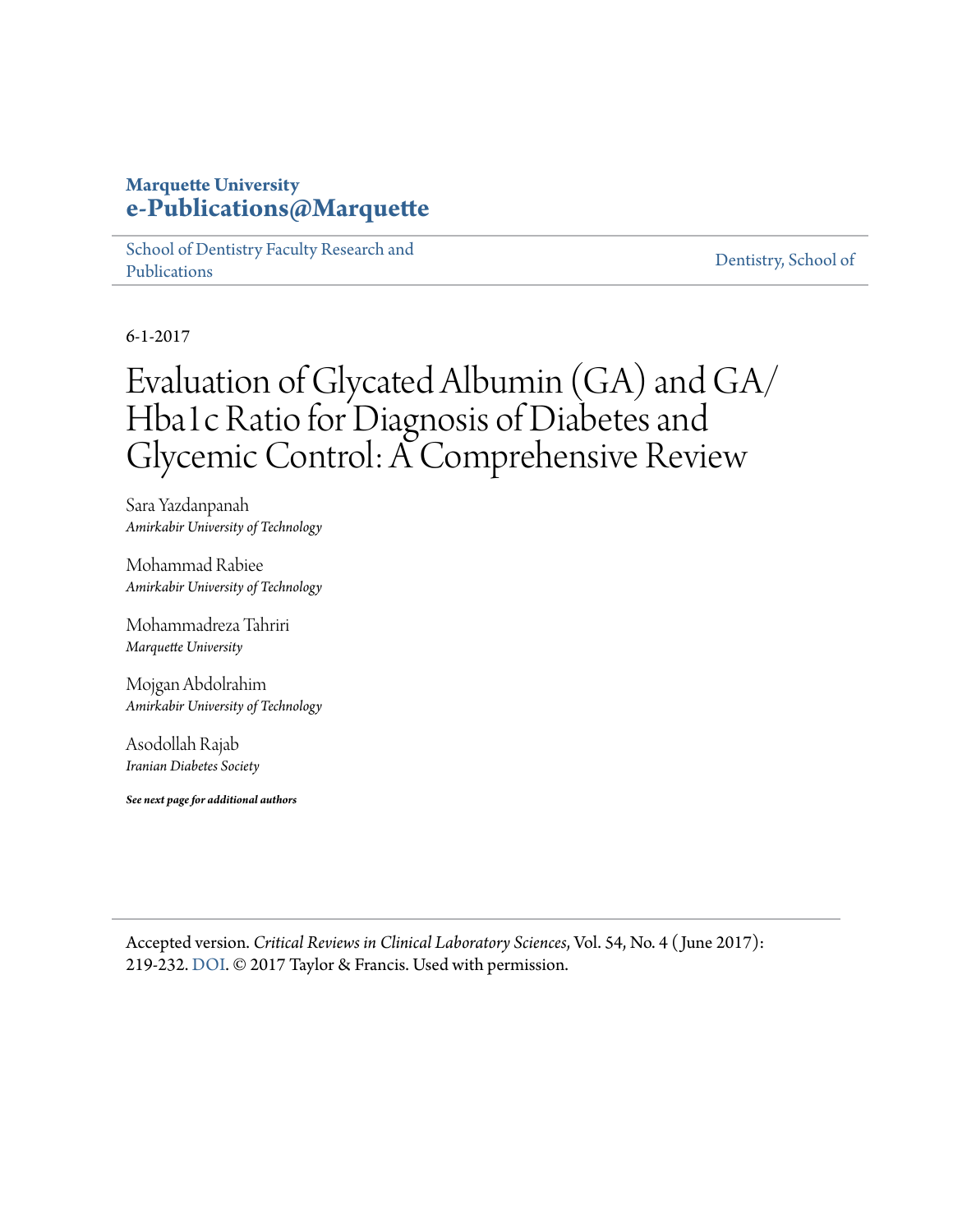#### **Authors**

Sara Yazdanpanah, Mohammad Rabiee, Mohammadreza Tahriri, Mojgan Abdolrahim, Asodollah Rajab, Hossein E. Jazayeri, and Lobat Tayebi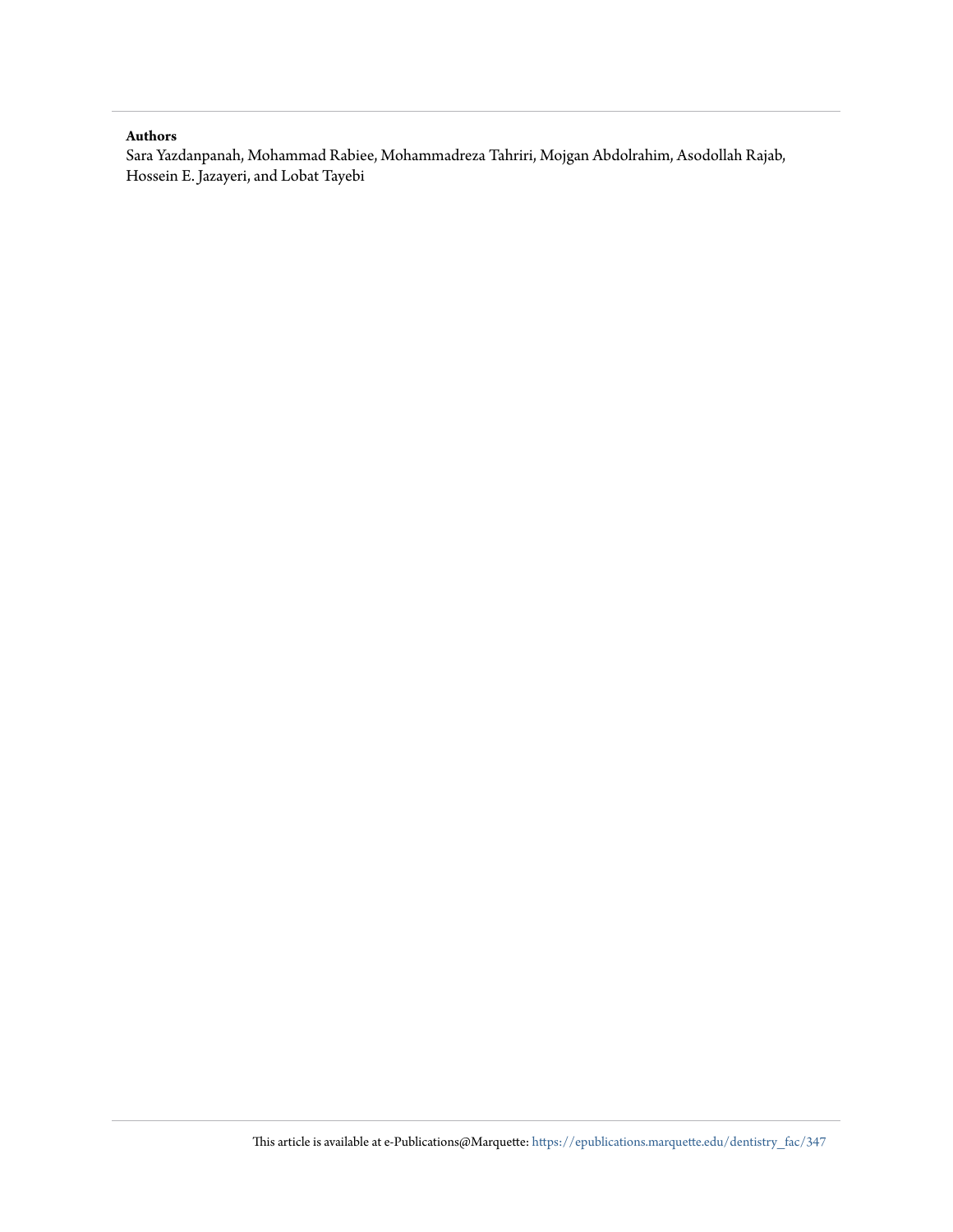**Marquette University**

### **e-Publications@Marquette**

### *Dentistry Faculty Research and Publications/School of Dentistry*

*This paper is NOT THE PUBLISHED VERSION;* **but the author's final, peer-reviewed manuscript.** The published version may be accessed by following the link in the citation below.

*Critical Reviews in Clinical Laboratory Sciences*, Vol. 54, No. 4 (June 2017): 219-232. [DOI.](http://dx.doi.org/10.1080/10408363.2017.1299684) This article is © Taylor & Francis and permission has been granted for this version to appear in [e-](http://epublications.marquette.edu/)[Publications@Marquette.](http://epublications.marquette.edu/) Taylor & Francis does not grant permission for this article to be further copied/distributed or hosted elsewhere without the express permission from Taylor & Francis.

# Evaluation of glycated albumin (GA) and GA/HbA1c ratio for diagnosis of diabetes and glycemic control: A comprehensive review

### Sara Yazdanpanah

Biomaterials Group, Faculty of Biomedical Engineering, Amirkabir University of Technology, Tehran, Iran

### Mohammad Rabiee

Biomaterials Group, Faculty of Biomedical Engineering, Amirkabir University of Technology, Tehran, Iran

### Mohammadreza Tahriri

Biomaterials Group, Faculty of Biomedical Engineering, Amirkabir University of Technology, Tehran, Iran

Marquette University School of Dentistry, Milwaukee, WI

Dental Biomaterials Department, School of Dentistry, Tehran University of Medical Sciences, Tehran, Iran;

### Mojgan Abdolrahim

Biomaterials Group, Faculty of Biomedical Engineering, Amirkabir University of Technology, Tehran, Iran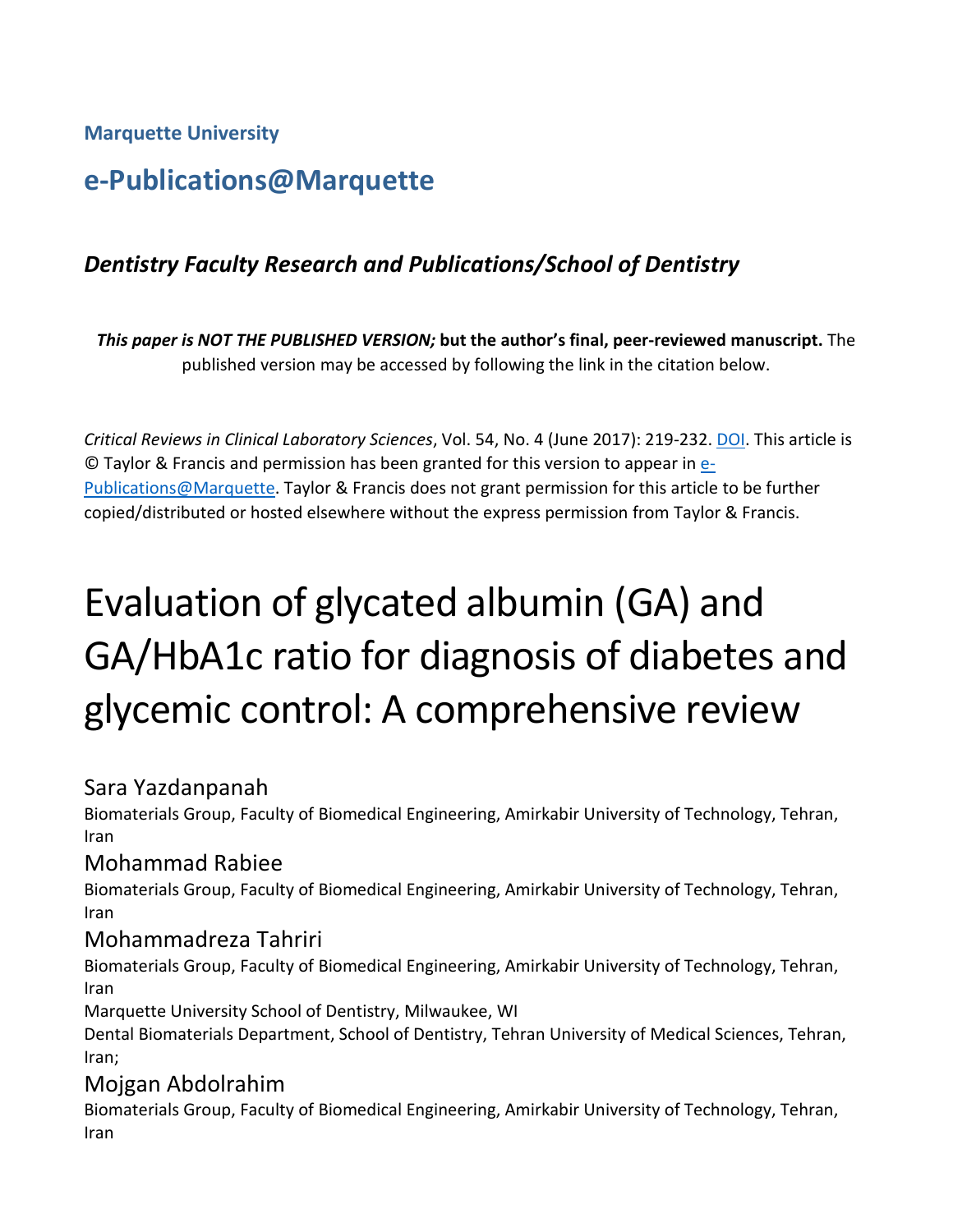### Asadollah Rajab Iranian Diabetes Society, Tehran, Iran Hossein E. Jazayeri Marquette University School of Dentistry, Milwaukee, WI Lobat Tayebi

Marquette University School of Dentistry, Milwaukee, WI

### Abstract

Diabetes Mellitus (DM) is a group of metabolic diseases characterized by chronic high blood glucose concentrations (hyperglycemia). When it is left untreated or improperly managed, it can lead to acute complications including diabetic ketoacidosis and non-ketotic hyperosmolar coma. In addition, possible longterm complications include impotence, nerve damage, stroke, chronic kidney failure, cardiovascular disease, foot ulcers, and retinopathy. Historically, universal methods to measure glycemic control for the diagnosis of diabetes included fasting plasma glucose level (FPG), 2-h plasma glucose (2HP), and random plasma glucose. However, these measurements did not provide information about glycemic control over a long period of time. To address this problem, there has been a switch in the past decade to diagnosing diabetes and its severity through measurement of blood glycated proteins such as Hemoglobin A1c (HbA1c) and glycated albumin (GA). Diagnosis and evaluation of diabetes using glycated proteins has many advantages including high accuracy of glycemic control over a period of time. Currently, common laboratory methods used to measure glycated proteins are high-performance liquid chromatography (HPLC), immunoassay, and electrophoresis. HbA1c is one of the most important diagnostic factors for diabetes. However, some reports indicate that HbA1c is not a suitable marker to determine glycemic control in all diabetic patients. GA, which is not influenced by changes in the lifespan of erythrocytes, is thought to be a good alternative indicator of glycemic control in diabetic patients. Here, we review the literature that has investigated the suitability of HbA1c, GA and GA:HbA1c as indicators of long-term glycemic control and demonstrate the importance of selecting the appropriate glycated protein based on the patient's health status in order to provide useful and modern point-of-care monitoring and treatment.

Keywords: Glycated hemoglobin; glycemic control; diabetes; diagnosis; GA:HbA1c; glycated albumin

### [1. Introduction](https://0-web-b-ebscohost-com.libus.csd.mu.edu/ehost/detail/detail?vid=3&sid=c5124c80-245b-49ef-91f1-b66e68033453%40pdc-v-sessmgr01&bdata=JnNpdGU9ZWhvc3QtbGl2ZQ%3d%3d#toc)

Currently, with three million diabetics in the USA and over three million worldwide, it is expected that the number of diabetic patients will reach 552 million by 2030 [[[1\]](https://0-web-b-ebscohost-com.libus.csd.mu.edu/ehost/detail/detail?vid=3&sid=c5124c80-245b-49ef-91f1-b66e68033453%40pdc-v-sessmgr01&bdata=JnNpdGU9ZWhvc3QtbGl2ZQ%3d%3d#bib1)]. Diabetes is a group of disorders characterized by chronic elevations in blood glucose (hyperglycemia) and resulting from insulin deficiency and/or insulin resistance [[ [3\]](https://0-web-b-ebscohost-com.libus.csd.mu.edu/ehost/detail/detail?vid=3&sid=c5124c80-245b-49ef-91f1-b66e68033453%40pdc-v-sessmgr01&bdata=JnNpdGU9ZWhvc3QtbGl2ZQ%3d%3d#bib3)]. Insulin is a hormone that is made by pancreatic β-cells and signals tissues around the body to uptake glucose, which is essential for many metabolic processes [[[5\]](https://0-web-b-ebscohost-com.libus.csd.mu.edu/ehost/detail/detail?vid=3&sid=c5124c80-245b-49ef-91f1-b66e68033453%40pdc-v-sessmgr01&bdata=JnNpdGU9ZWhvc3QtbGl2ZQ%3d%3d#bib5)]. Insulin deficiency or insulin resistance in diabetes causes hyperglycemia as the body's tissues are not able to remove sufficient glucose from the bloodstream [[13]]. Hyperglycemia increases the risk of kidney disease, heart disease and stroke, lower limb amputations and blindness [[14]].

There are two prevalent types of diabetes: (a) Type 1 diabetes (T1D), typically called insulin-dependent, is an autoimmune disease in which the body's immune system attacks the insulin-producing pancreatic β-cells and ∼5–10% of diabetics have T1D [[ [1\]](https://0-web-b-ebscohost-com.libus.csd.mu.edu/ehost/detail/detail?vid=3&sid=c5124c80-245b-49ef-91f1-b66e68033453%40pdc-v-sessmgr01&bdata=JnNpdGU9ZWhvc3QtbGl2ZQ%3d%3d#bib1)] and (b) Type 2 diabetes (T2D), historically called adult-onset and currently called non-insulin dependent diabetes, is the most common type of diabetes and 90–95% of diabetics have T2D  $[[1]]$  $[[1]]$  $[[1]]$ . T2D is significantly positively associated with parameters, such as age, family history and obesity  $[[2]]$  $[[2]]$  $[[2]]$ . It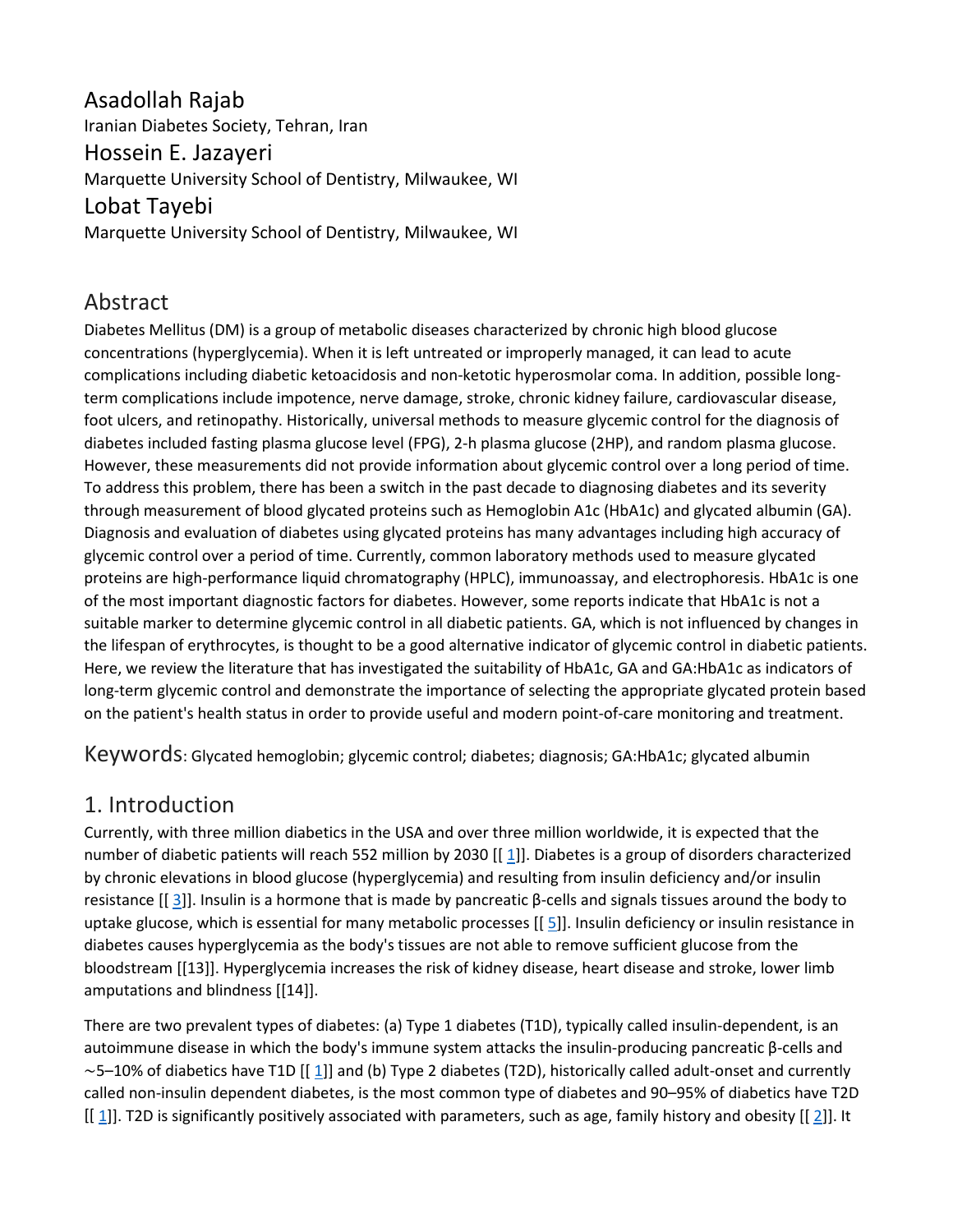occurs as a result of an insufficient cellular response to insulin [[ [1\]](https://0-web-b-ebscohost-com.libus.csd.mu.edu/ehost/detail/detail?vid=3&sid=c5124c80-245b-49ef-91f1-b66e68033453%40pdc-v-sessmgr01&bdata=JnNpdGU9ZWhvc3QtbGl2ZQ%3d%3d#bib1)]. The detection of diabetes is dependent on the detection of hyperglycemia in the blood (fasting glucose ≥126 mg/dL [7.0 mmol/L]; random plasma glucose of ≥200 mg/dL [11.1 mmol/L]) [[19]] and signs and symptoms of hyperglycemia.

Many of the adverse physiological effects of diabetes are associated with the process of protein glycation [[13]]. Protein glycation includes the addition of reducing sugars and/or their reactive degradation products to primary or secondary amine groups on proteins (summarized in section 2) [[13], [20]]. Glycated proteins also provide a measure of glycemic control over a period of time. Given the importance of glycated proteins to diabetes management and progression it is important to assess glycated proteins in diabetics for medical and scientific applications [[21]]. In accordance with this, there has been a switch in the past decade to diagnosing diabetes presence and severity through measurement of blood glycated proteins such as glycated albumin (GA) and hemoglobin A1c (HbA1c) [[22]]. In this review, we discuss the literature that has investigated the suitability of GA and HbA1c and GA/HbA1c ratio at determining glycemic control for diabetics with different health conditions.

### [2. Indicators of glycemic control](https://0-web-b-ebscohost-com.libus.csd.mu.edu/ehost/detail/detail?vid=3&sid=c5124c80-245b-49ef-91f1-b66e68033453%40pdc-v-sessmgr01&bdata=JnNpdGU9ZWhvc3QtbGl2ZQ%3d%3d#toc)

Fructosamine, GA and HbA1c, are glycated proteins that are used to evaluate glycemic control in diabetic patients [[23]]. The N-terminus of a protein can act as a potential site for the formation of an early stage Amadori product which can go on to become an advanced glycation end product (AGE). AGEs can be formed through glycation by fructosamines, GA and HbA1C [[13]].

### [2.1. Fructosamine](https://0-web-b-ebscohost-com.libus.csd.mu.edu/ehost/detail/detail?vid=3&sid=c5124c80-245b-49ef-91f1-b66e68033453%40pdc-v-sessmgr01&bdata=JnNpdGU9ZWhvc3QtbGl2ZQ%3d%3d#toc)

Fructosamine is a general term applied to identify all glycated proteins, including GA. Since, the lifetime of fructosamine is shorter than HbA1c, it is a more helpful tool for assessing glycemic control. Fructosamine-3 kinase (FN3K) is a biomarker of fructosamines (Figure 1). Recently, the concept of enzymatic deglycation has been significantly enhanced by the molecular characterization of the deglycating enzyme FN3K and demonstration that FN3K-mediated deglycation of hemoglobin actually occurs *in vivo*. This reversal of nonenzymatic glycation occurs because the phosphorylation of fructoselysin on proteins by FN3K to fructoselysin-3 phosphate (FL3P) creates a compound which is mostly unstable and spontaneously decomposes to lysine, 3 deoxyglucosone and inorganic phosphate [[25]].



Graph: Figure 1. Mechanism of fructosamine-3-kinase formation [[27]].

Although, it is known that fructosamine concentration is typically corrected for total protein, this practice still remains controversial [[25]]. Fructosamine is not affected by changes in hemoglobin metabolism, but can be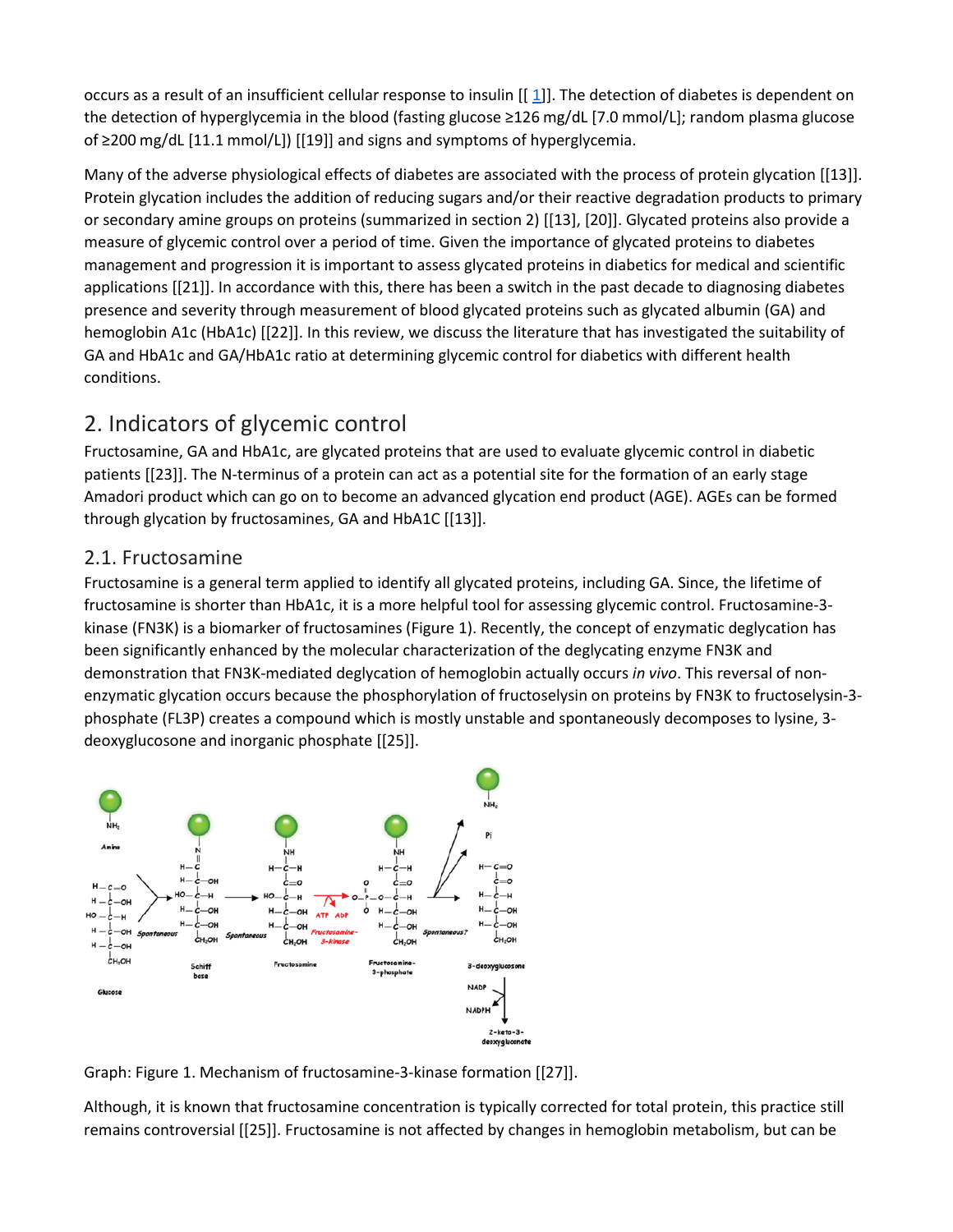influenced by disorders in protein turnover (i.e. dysproteinemias). In addition, substances with low-molecular weight, such as uric acid and urea, strongly influence fructosamine levels.

Reports have shown that although fructosamine levels increase when diabetics with chronic kidney failure (CKD) undergo peritoneal dialysis (PD) and hemodialysis (HD), fructosamine is still a more reliable indicator of glycemic control than HbA1c in these conditions [[26]]. In addition, the concentration of fructosamine in patients may increase susceptibility to idiopathic infection  $[[3]]$  $[[3]]$  $[[3]]$ . Thus, fructosamine levels are too general a measure of glycated proteins to allow for reliable assessment of glycemic control [[27]].

### [2.2. Glycated albumin \(GA\)](https://0-web-b-ebscohost-com.libus.csd.mu.edu/ehost/detail/detail?vid=3&sid=c5124c80-245b-49ef-91f1-b66e68033453%40pdc-v-sessmgr01&bdata=JnNpdGU9ZWhvc3QtbGl2ZQ%3d%3d#toc)

Albumin makes up 60% of all proteins in serum with a concentration of 30–50 g/L [[28]]. Albumin's molecular weight is 66.7 kDa and it is composed of a single polypeptide chain with 585 amino acids and 17 disulfide chains (Figure 2). It also has 24 sites for the formation of AGEs and glycation occurs by non-enzymatic means [[29]]. Albumin is involved in biological homeostatic maintenance including osmotic pressure and blood pH. Albumin also binds free radicals, acts as an antioxidant, and transports a large number of solutes, such as low mass hormones, fatty acids, and drugs (e.g. Sudlow sites I and II are good places to connect with drugs) [[13]].



Graph: Figure 2. The crystal structure of albumin. The locations of the main drug binding sites in this protein are shown [[13]].

The glycation process has many effects on the structure of albumin that can alter its biological function [[31]]. The process of forming GA is divided into two main stages:

- **Stage I** : A reducing sugar, such as glucose, reacts with a primary amine group of a protein to form a reversible Schiff base. An Amadori product, which is more stable than a Schiff base, can subsequently be slowly formed.
- **Stage II** : Amadori products can undergo a series of reactions (oxidation, dehydration, and cross-linking) to form an intermediate compound (i.e. α-oxaloaldehydes such as glyoxal). These intermediate compounds react, to a greater extent than a reducing sugar, with lysine and arginine to create AGEs [[13]].

Diabetes clinical care and assessment of its pathophysiology necessitates the measurement of HbA1c and circulating concentration of AGEs. However, evidence suggests that glucose levels and the associated diabetic complications can vary markedly within each individual [[32]].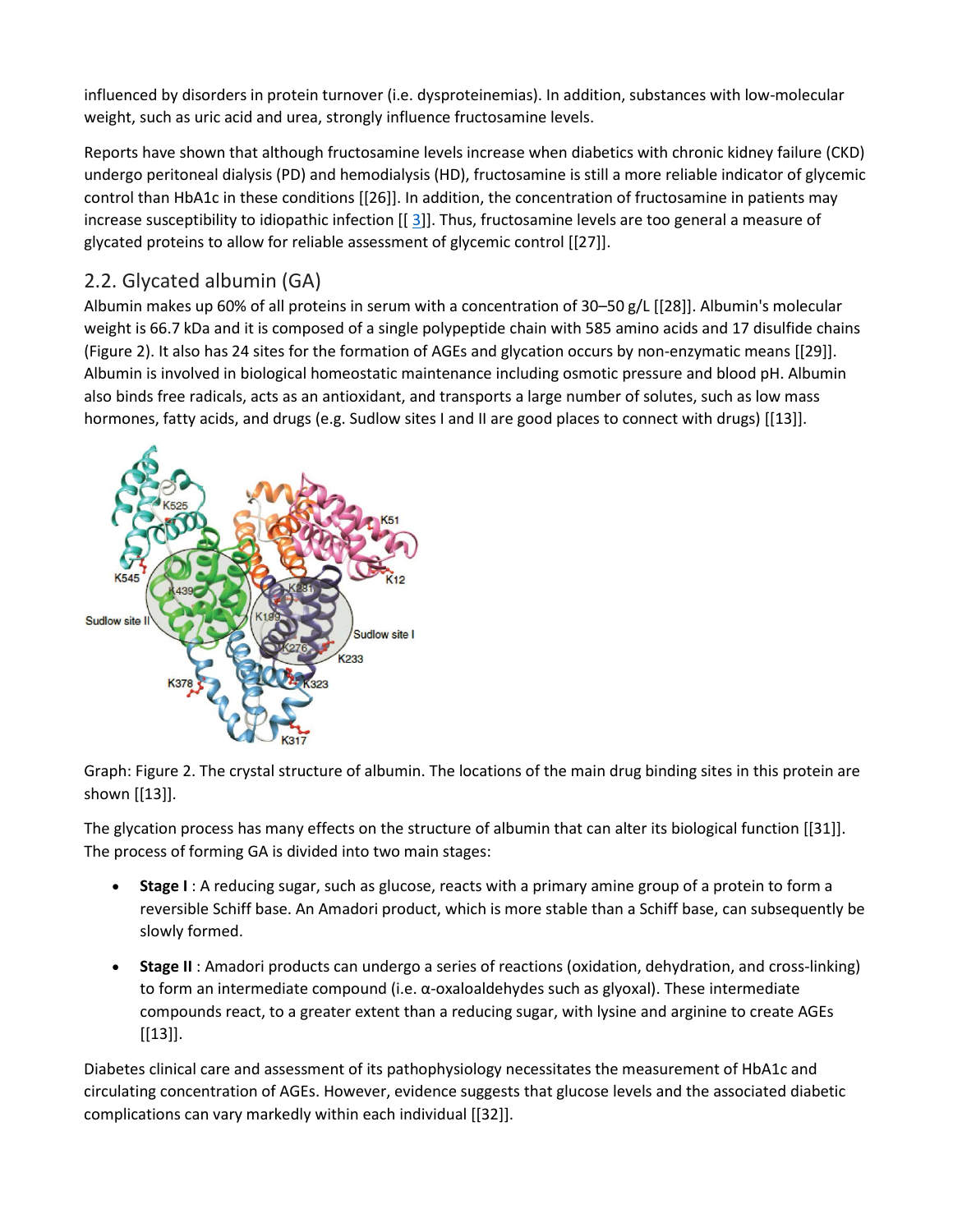GA has been reported as a powerful indicator of glycemic control as the lifespan of GA (<1 month) is shorter than the current gold standard of HbA1c [[33]] and, as such, GA levels better represent variations in blood glucose concentrations over the span of a month. Thus, GA provides supplementary and valuable information for glycemic control in comparison to measured HbA1c levels.

#### [2.3. Glycated hemoglobin A1c \(HbA1c\)](https://0-web-b-ebscohost-com.libus.csd.mu.edu/ehost/detail/detail?vid=3&sid=c5124c80-245b-49ef-91f1-b66e68033453%40pdc-v-sessmgr01&bdata=JnNpdGU9ZWhvc3QtbGl2ZQ%3d%3d#toc)

Hemoglobin A1 has various types, such as HbA1a, HbA1b, and HbA1c and is classified based on the different types of sugars attached to the proteins [[22]]. The lifespan of HbA1c is estimated to be about 90–120 days. Thus, it is known as an indicator of long-term glycemic control [[34]]. An elevated serum HbA1c (> 6.5%) is indicative of an irregular glycemic condition, whereas lower levels over three consecutive months (< 6.5%) reflects positive glycemic control [[40]]. Currently, the Federal Drug Association (FDA), the American Diabetes Association (ADA), and the Canadian Diabetes Association (CDA) accept HbA1c as an approved indicator for longterm glycemic control [[22], [36]]. However, HbA1c is not suitable for the assessment of a patient's glycemic status in certain disorders including hemoglobinopathies and disorders with abnormal red blood cell turnover. For example, numerous types of anemia erroneously change HbA1c levels [[37]]. All of these limitations to current approaches forced researchers to look for another indicator to evaluate glycemic control, especially over a shorter period of time [[34]]. GA was proposed as a new marker that, due to a shorter lifespan (12–21 days) [[34], [38]], can monitor a patient's glycemic control over 2–3 weeks [[13]].

### [3. GA assessment techniques and role in diabetes](https://0-web-b-ebscohost-com.libus.csd.mu.edu/ehost/detail/detail?vid=3&sid=c5124c80-245b-49ef-91f1-b66e68033453%40pdc-v-sessmgr01&bdata=JnNpdGU9ZWhvc3QtbGl2ZQ%3d%3d#toc)

There are many methods for measuring GA [[39]] including immunoassay-related techniques such as enzyme linked immunosorbent assays (ELISA) [[34], [40]], boronate affinity chromatography [[34], [41]], highperformance liquid chromatography (HPLC) [[42]], thiobarbituric acid (TBA) [[43]], and enzymatic methods [[44]]. In boronate affinity chromatography, an interaction occurs between sugar residues and a binding agent (e.g. phenylboronic acid) allowing for the separation of GA and non-GA [[13]]. Clinical methods measuring GA usually express results as a ratio of GA to total human serum albumin (HSA); therefore, these methods are not affected by changes in overall levels of HSA [[13], [27], [34]]. There are a number of assays used to measure GA that each have their own established normal ranges (Table 1). In this section, we review current and developing methods to assess GA and the biological impact of GA in diabetes.

| Method                                      | Normal range (%)         | Analyte                     | Reference |
|---------------------------------------------|--------------------------|-----------------------------|-----------|
| Enzyme-linked immunoassay                   | $0.4 - 2.0$              |                             | $[40]$    |
| Radioimmunoassay                            | $2.1 - 4.9b2.1 - 4.9c$   | <b>Total or partial GAA</b> | $[47]$    |
| Enzyme-linked boronate immunoassay          | $3.4 - 7.2a3.4 - 7.2b$   |                             | $[42]$    |
| Boronate affinity chromatography            | $1.5 - 5.4$              |                             | $[48]$    |
|                                             | $6.8 - 10.3$             |                             | $[49]$    |
| Carboxymethyl cellulose ion exchange method | $3.2 - 18.3b3.2 - 18.3a$ | ALB molecule                | $[50]$    |
|                                             | $9 - 15$                 |                             | $[51]$    |
| Boronate affinity [HPLC]                    | 13.9-18.3b13.9-18.3a     |                             | $[52]$    |
| TBA method                                  | 3.9-12.7b3.9-12.7a       | <b>Total GAA</b>            | $[53]$    |
| Enzymatic method                            | $12.3 - 16.9$            |                             | $[54]$    |

Table 1. Normal range of GA by assay [46].

TBA: thiobarbituric acid; GAA: glycated amino acids; ALB: albumin.

a Calculated normal range (mean ±2 SD) from reported mean and SD.

b Calculated normal range (mean ±2 SD) from 0.53 ± 0.05 nmol/mg human serum albumin (mean ± SD).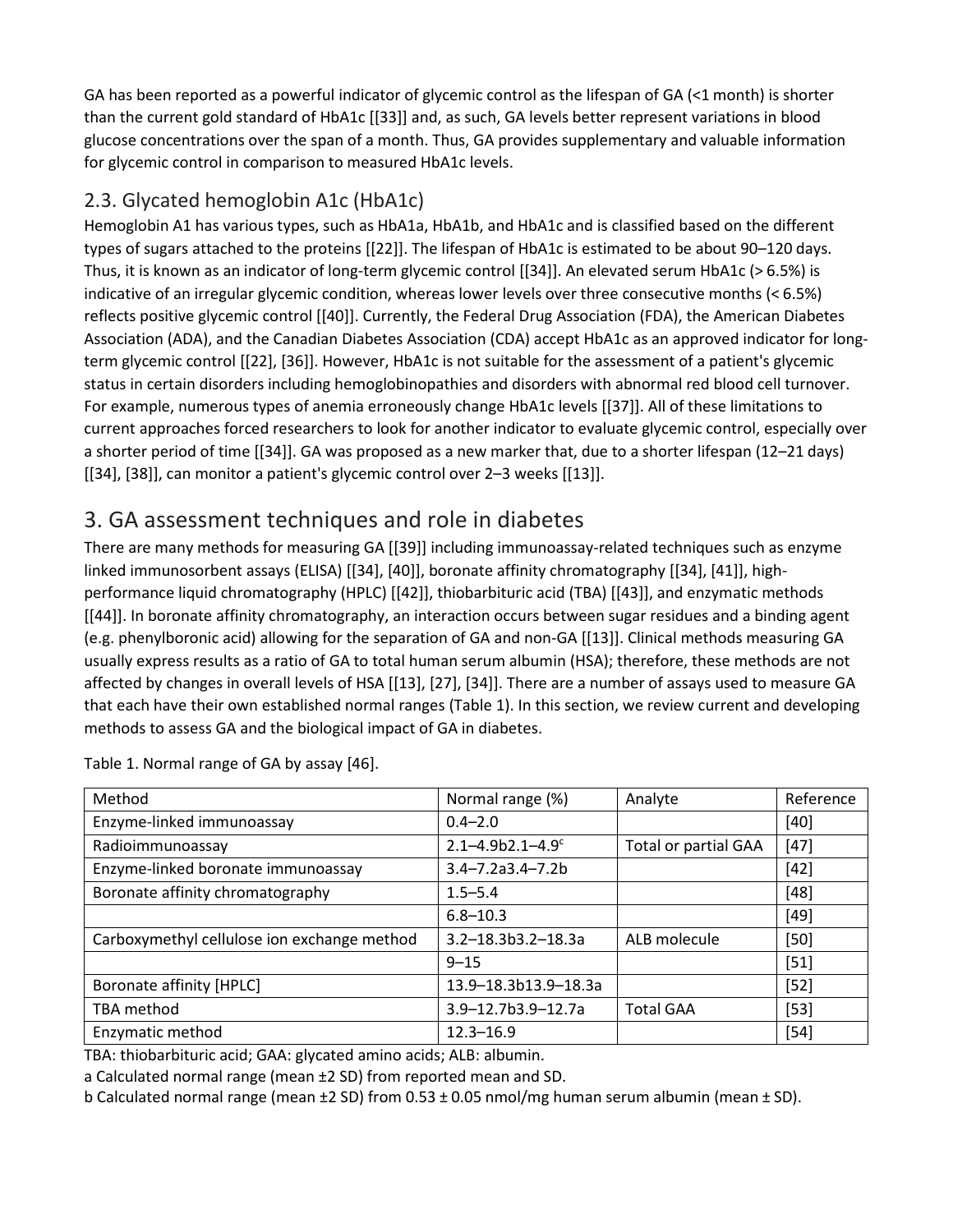Kohzuma et al. developed an enzymatic assessment of GA in 2011 (Lucica GA-L, Asahi Kasei Pharma) [[49]], which involves the following steps:

- Elimination of endogenous glycated amino acids (GAA) and peroxide by ketoamine oxidase with peroxidase to form glucosone and amino acids.
- Hydrolysis of GAA to amino acid or peptide by an albumin-specific proteinase; Oxidation of GAA or peptide by ketoamine oxidase to glucosone, amino acids and the production of hydrogen peroxide. The hydrogen peroxide is measured quantitatively.
- Measurement of albumin concentration by the bromocresol purple (BCP) method [[54]].
- Finally, calculation of % GA levels relative to total albumin.

The biological impact of GA is partly demonstrated by assessment of non-enzymatic glycation of albumin performed using quartz crystal microbalance with dissipation monitoring (QCM-D). QCM consists of a thin piezoelectric plate, which has acoustic resonances in the MHz range. When the crystal comes into contact with the sample, the resonance parameters change. Heller et al. utilized QCM-D to investigate the effect of glycation by glucose and glyoxal on HSA's binding affinity for hemin [[55]]. Glycation of albumin by an intermediate glycosylation compound, such as glyoxal, leads to glycation of arginine residues on HSA producing AGE. Interestingly, glyoxal content in blood is increased with diabetes [[55]]. Non-enzymatic glycation of HSA by glyoxal, but not glucose, reduced the binding of hemin to HSA [[62]]. Thus, AGE formation significantly reduces the biological efficacy of HSA.

A developing therapy for diabetics that are at risk of extensive AGE formation is gold nanoparticles (GNPs). GNPs are among the most commonly used nanostructures in biomedical, industrial, and environmental applications. GNPs have been used for therapeutic applications (Figure 3), such as in chronic lymphocytic leukemia, as they increase drug efficacy due to their biocompatibility, high surface area, and surface functionalization [[56]]. Seneviratne et al. examined non-enzymatic glycation of HSA using GNPs [[56]]. The aim of this study was to evaluate the rate of AGE formation in the presence of varied concentrations of 2 nm GNP (2GNP) and to analyze the glycation of HSA related AGE. Analytical studies were performed with protein mixtures containing 2GNP in order to estimate the correlation between UV absorbance and the secondary structure of HSA. 2GNP was found to produce a substantial reduction in non-enzymatic reactivity between GA and HSA which results in less AGE formation. Thus, GNP may provide a therapeutic option to lower AGE in diabetics.



Graph: Figure 3. Various applications of GNPs.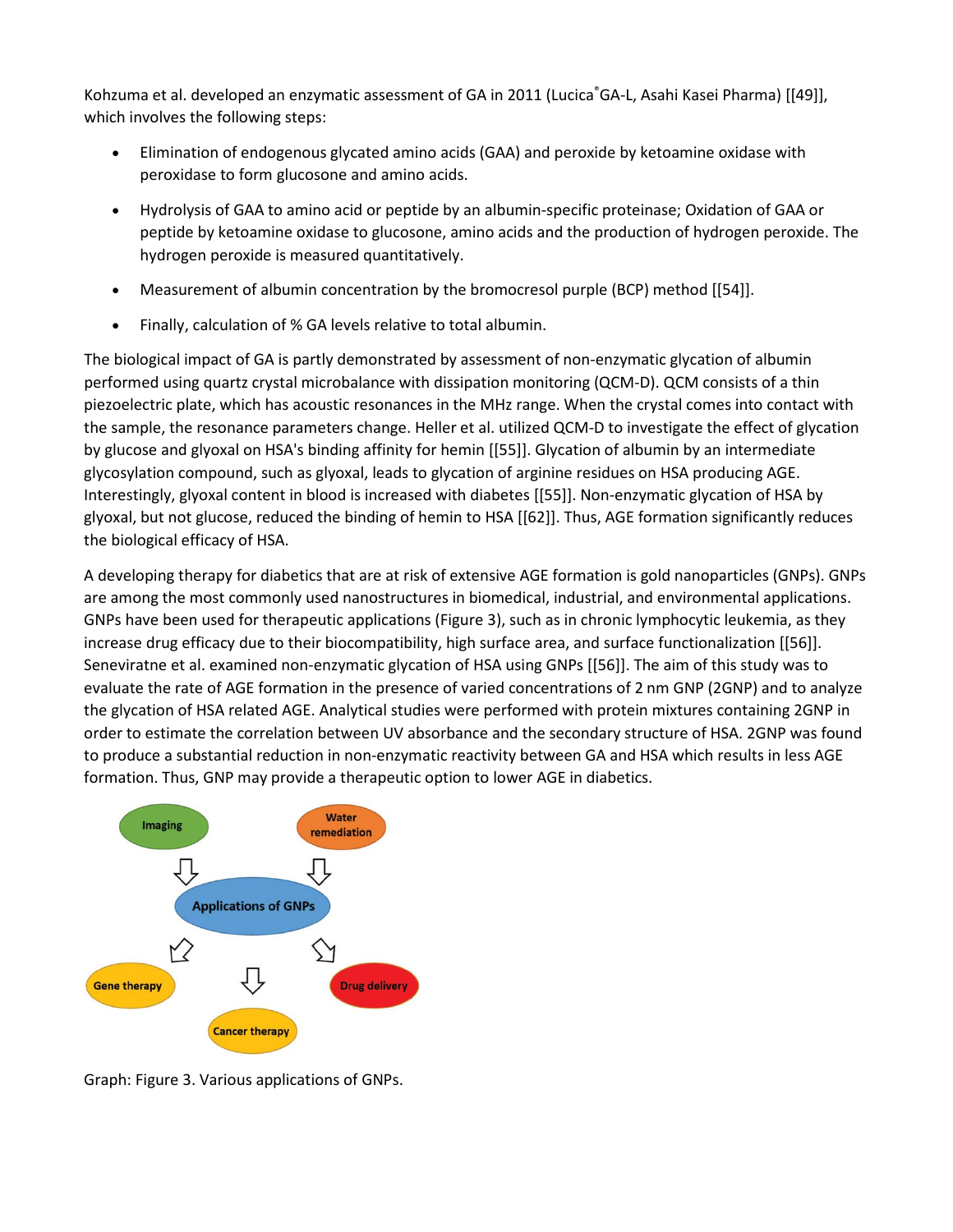### [4. Relationship between indicators of glycemic control and their predictive](https://0-web-b-ebscohost-com.libus.csd.mu.edu/ehost/detail/detail?vid=3&sid=c5124c80-245b-49ef-91f1-b66e68033453%40pdc-v-sessmgr01&bdata=JnNpdGU9ZWhvc3QtbGl2ZQ%3d%3d#toc)  [ability](https://0-web-b-ebscohost-com.libus.csd.mu.edu/ehost/detail/detail?vid=3&sid=c5124c80-245b-49ef-91f1-b66e68033453%40pdc-v-sessmgr01&bdata=JnNpdGU9ZWhvc3QtbGl2ZQ%3d%3d#toc)

Recent clinical evidence has shown the favorable effects of strict glycemic control on cardiovascular disease, which is one of the leading causes of death in diabetes [[59]]. Strict glycemic control is often illustrated by HbA1c, since in DM the hemoglobin level is one of the most important diagnostic factors [[61]]. HbA1c reflects glycemic status over a relatively long period (3–4 months), but does not accurately reflect glycemic control under conditions with rapid changes in glycemia [[69]]. HbA1c had been thought appropriate to select suitable therapies for patients with DM [[62]], however HbA1c is not suitable to determine glycemic control in all diabetic patients due in part to conditions in which HbA1c levels are excessively high or low (Table 2) [[64]], and in situations such as hemoglobinopathy in which there are changes to erythrocyte lifespan [[67]]. In these conditions, GA is generally determined to be a more appropriate measurement of glycemic control.

Table 2. Medical conditions with altered HbA1c levels [68].

| Conditions with abnormally high HbA1c levels<br>1.         |  |  |
|------------------------------------------------------------|--|--|
| Rapid improvement of glycemic control<br>1.1               |  |  |
| Iron deficiency anemia<br>1.2                              |  |  |
| 1.3<br>Pregnancy                                           |  |  |
| 1.4<br>Variant Hemoglobin                                  |  |  |
| 2. Conditions with abnormally low HbA1c levels             |  |  |
| Rapid deterioration of glycemic control<br>2.1             |  |  |
| Diseases with shortened lifespan of red blood cells<br>2.2 |  |  |
| Hemolytic anemia, hemorrhage, liver cirrhosis<br>2.2.1     |  |  |
| 2.2.2 Chronic kidney disease (renal anemia)                |  |  |
| During treatment of iron deficiency anemia<br>2.2.3        |  |  |
| Variant hemoglobin<br>2.3                                  |  |  |
| Neonates, neonatal diabetes mellitus<br>$2.4^{\circ}$      |  |  |
| Hereditary Persistence of Fetal hemoglobin (HBFH)<br>2.5   |  |  |

GA is often assessed by the Lucica GA-L enzymatic method in which GA is hydrolyzed by albumin-specific proteinases to amino acids and then oxidized by ketoamine oxidase to produce hydrogen peroxide, which is measured quantitatively. The GA value is calculated as a percentage relative to total albumin and is measured by bromocresolpurple (BCP). The advantage of this technique is that it prevents interference with endogenous glycated amino acids [[69]]. HbA1c is often assessed by routine HPLC, which has been standardized according to The Japan Diabetes Society [[70]]. Several groups have compared enzymatic assessment of GA (Lucica GA-L, Asahi Kasei Pharma), HPLC assessment of HbA1c, and GA:HbA1c to determine the most appropriate measurement of glycemic status in diabetics with different complications. Here we review the most appropriate indicator of glycemic status for: (a) conditions with high HbA1c, (b) conditions with low HbA1c, and (c) T1D subtypes. In addition, the relationship between indicators of glycemic status and severity of CAD is also reviewed.

#### [4.1 Conditions with abnormally high HbA1c levels](https://0-web-b-ebscohost-com.libus.csd.mu.edu/ehost/detail/detail?vid=3&sid=c5124c80-245b-49ef-91f1-b66e68033453%40pdc-v-sessmgr01&bdata=JnNpdGU9ZWhvc3QtbGl2ZQ%3d%3d#toc)

#### [Iron deficiency anemia](https://0-web-b-ebscohost-com.libus.csd.mu.edu/ehost/detail/detail?vid=3&sid=c5124c80-245b-49ef-91f1-b66e68033453%40pdc-v-sessmgr01&bdata=JnNpdGU9ZWhvc3QtbGl2ZQ%3d%3d#toc)

It is known that low HbA1c levels are observed in most types of anemia but that high HbA1c levels are observed in iron deficiency anemia [[71]]. In situations with high HbA1c, such as iron deficiency anemia, a formula to estimate HbA1c levels has been developed. Inoue et al. sought to define an equation to extrapolate HbA1c (eHbA1c) from the GA value [[73]]. A total of 248 data sets from the 731 patients (including non-diabetes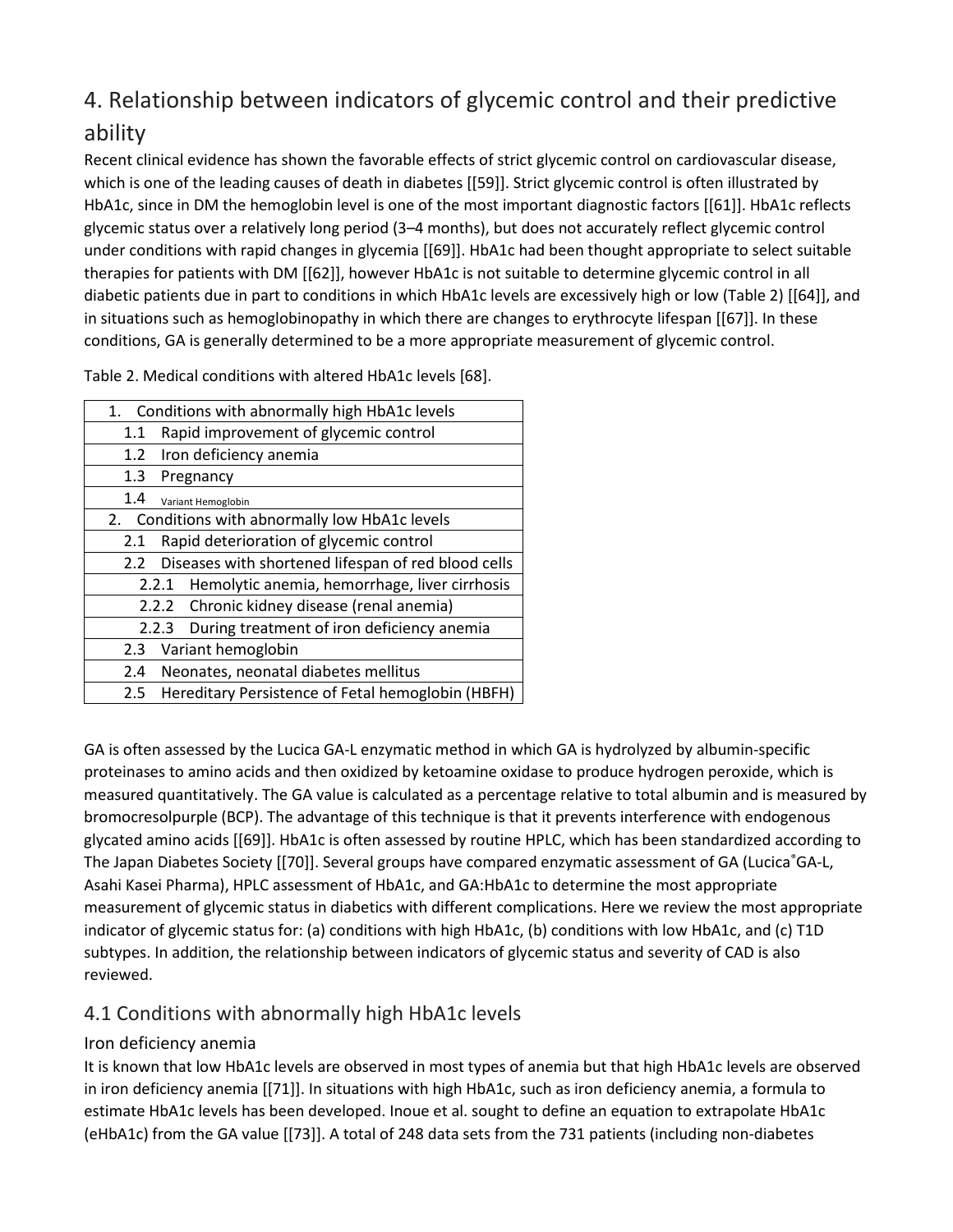patients), without altered metabolism of hemoglobin or albumin, which had HbA1c and GA values measured simultaneously were analyzed. The correlation between HbA1c and GA was assessed and the authors successfully developed an equation for calculating eHbA1c to evaluate the glycemic control of patients with altered hemoglobin metabolism.

The influence of iron deficiency on the relationship between GA and HbA1c to glycemic control was investigated by Moriya et al. in pregnant diabetic women [[74]]. 20 women with diabetes were selected (7 with T1D and 13 with T2D). There was no significant association between GA and HbA1c or GA and estimated GA (eGA), however, the HbA1c was significantly higher than the eHbA1c (Figure 4). Other studies investigating GA and HbA1c in different types of anemia have found that high GA:HbA1c occurs in anemic neonates and infants [[75]], chronic renal failure (renal anemia) [[77]], hemolytic anemia [[78]], and persistant fetal hemoglobin, while HbA1c is low. As mentioned before, iron deficiency anemia that is associated with high levels of HbA1c and low GA/HbA1c ratios have been reported [[79]]. Diseases that are associated with high or low GA/HbA1c ratios are summarized in Table 3. In summary, GA is a more appropriate indicator than HbA1c of glycemic control in diabetic patients with iron deficiency anemia [[79], [81]].



Graph: Figure 4. Relationship between the measured values and the estimated values for GA (A) and HbA1c (B) in 20 pregnant women with diabetes [[76]].

| Diseases with high GA/HbA1c ratios                | Diseases with low GA/HbA1c ratios              |
|---------------------------------------------------|------------------------------------------------|
| Rapid deterioration of glycemic control           | Rapid improvement of glycemic control          |
| At the time of onset of fulminant type 1 DM       | Iron deficiency anemia                         |
|                                                   | Pregnancy                                      |
| At the time of onset of acute-onset type 1 DM     | Nephrotic syndrome                             |
|                                                   | Hyperthyroidism                                |
| Hemolytic anemia                                  | Administration of glucocorticoids              |
| During treatment of iron or erythropoietin        | Cushing's syndrome                             |
| Liver cirrhosis                                   | Obesity, smoking                               |
| Chronic kidney disease (renal anemia)             | Hyperuricemia, hypertriglyceridemia            |
| Neonates/infants, neonatal DM                     | Nonalcoholic fatty liver (NAFLD) with high     |
| Hereditary persistence of fetal hemoglobin (HPFH) | ALT <sup>a</sup> : levels                      |
| Hypothyroidism                                    | Administration of drug for postprandial plasma |
|                                                   | glucose                                        |
| Adrenal insufficiency                             |                                                |

Table 3. Diseases and conditions with high/low GA/HbA1c ratios [68].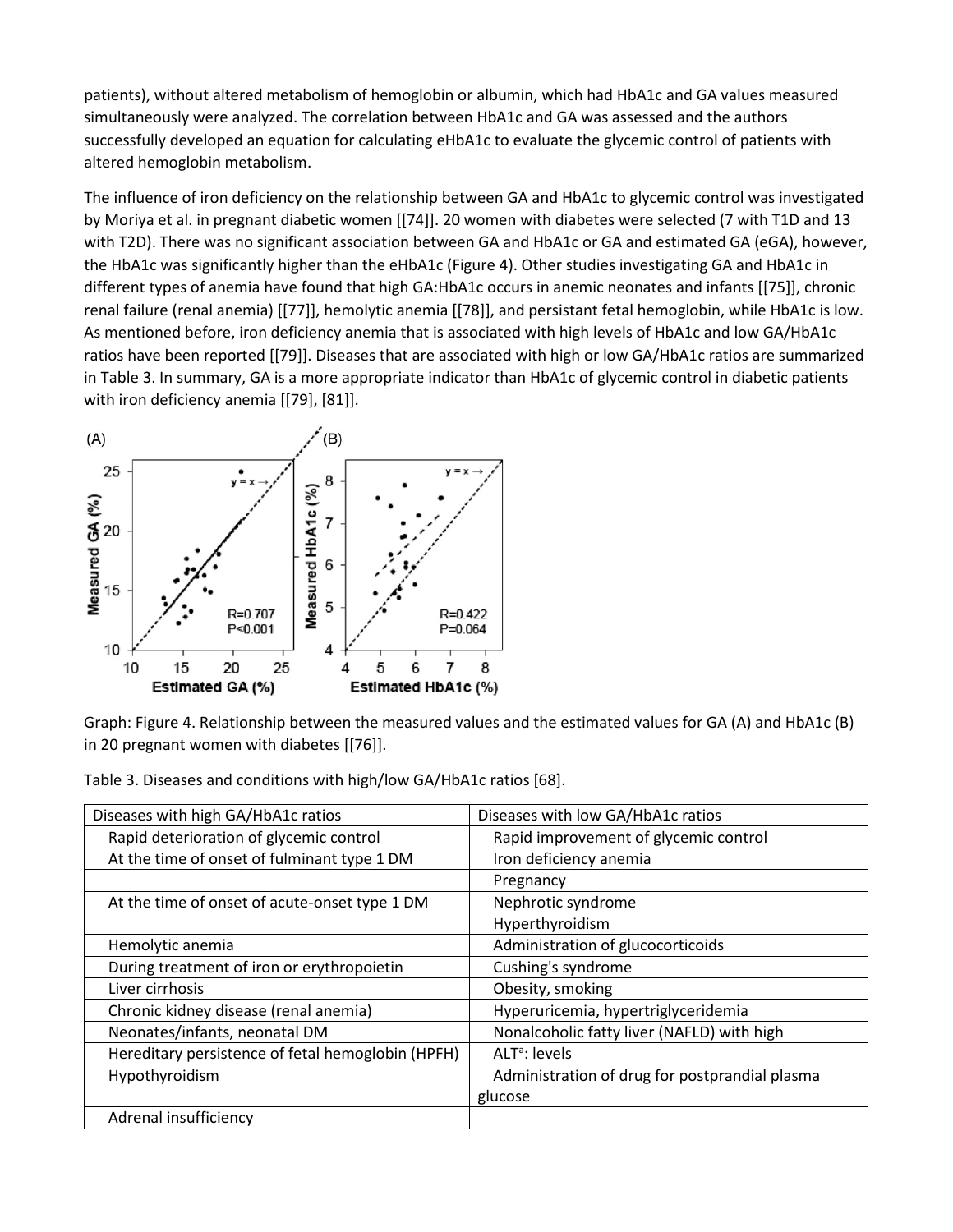| Emaciation                                |                                     |
|-------------------------------------------|-------------------------------------|
| Postprandial hyperglycemia/large glycemic | Variant hemoglobin                  |
| excursion                                 |                                     |
| Diseases with high or low GA/HbA1c ratios |                                     |
| Type 1 DM                                 | Variant hemoglobin                  |
| Postgastrectomy                           | Diabetic nephropathy stage 4        |
|                                           | Nonalcoholic steatohepatitis (NASH) |

4 *ALTa* : Alanine aminotransferase.

#### [Pregnancy](https://0-web-b-ebscohost-com.libus.csd.mu.edu/ehost/detail/detail?vid=3&sid=c5124c80-245b-49ef-91f1-b66e68033453%40pdc-v-sessmgr01&bdata=JnNpdGU9ZWhvc3QtbGl2ZQ%3d%3d#toc)

Many pregnant women suffer from iron deficiency in the third trimester. Studies have shown that iron deficiency increases HbA1c levels [[82]]. According to these results, the Japanese Society of Diabetes and Pregnancy recommends GA be assessed to help prevent perinatal complications in mothers, fetuses, and neonates [[84]].

#### [Variant hemoglobin](https://0-web-b-ebscohost-com.libus.csd.mu.edu/ehost/detail/detail?vid=3&sid=c5124c80-245b-49ef-91f1-b66e68033453%40pdc-v-sessmgr01&bdata=JnNpdGU9ZWhvc3QtbGl2ZQ%3d%3d#toc)

Many reports explain that low HbA1c levels are observed in variant hemoglobin; however, some studies report high levels of HbA1c [[85]]. In this disorder, HbA1c is influenced by many factors that do not affect GA levels [[82]]. Thus, GA is a more accurate marker than HbA1c for glycemic control in diabetic patients with variant hemoglobin [[68]].

#### [4.2 Conditions with abnormally low HbA1c levels](https://0-web-b-ebscohost-com.libus.csd.mu.edu/ehost/detail/detail?vid=3&sid=c5124c80-245b-49ef-91f1-b66e68033453%40pdc-v-sessmgr01&bdata=JnNpdGU9ZWhvc3QtbGl2ZQ%3d%3d#toc)

#### [Diseases with shortened lifespan of red blood cells](https://0-web-b-ebscohost-com.libus.csd.mu.edu/ehost/detail/detail?vid=3&sid=c5124c80-245b-49ef-91f1-b66e68033453%40pdc-v-sessmgr01&bdata=JnNpdGU9ZWhvc3QtbGl2ZQ%3d%3d#toc)

#### *[Hemolytic anemia, hemorrhage, liver cirrhosis](https://0-web-b-ebscohost-com.libus.csd.mu.edu/ehost/detail/detail?vid=3&sid=c5124c80-245b-49ef-91f1-b66e68033453%40pdc-v-sessmgr01&bdata=JnNpdGU9ZWhvc3QtbGl2ZQ%3d%3d#toc)*

Hemolytic anemia is associated with reductions in HbA1c [[88]]. Anemia increases the synthesis of red blood cells (RBCs) and the lifespan of RBCs. As a result, HbA1c levels are decreased [[90]]. However, it has been shown that GA levels accurately reflect glycemic control in hemolytic anemia because GA is unaffected by RBC lifespan [[78]].

Liver cirrhosis is another disorder in which RBCs have a shortened lifespan and thus HbA1c levels are decreased [[91]]. High levels of GA are observed in liver cirrhosis due to the long lifespan of albumin [[92]]. Thus, neither HbA1c nor GA can be used alone as a glycemic control indicator in this disorder [[68]].

#### *[Chronic kidney disease \(renal anemia\)](https://0-web-b-ebscohost-com.libus.csd.mu.edu/ehost/detail/detail?vid=3&sid=c5124c80-245b-49ef-91f1-b66e68033453%40pdc-v-sessmgr01&bdata=JnNpdGU9ZWhvc3QtbGl2ZQ%3d%3d#toc)*

Erythropoietin treatment, and blood loss during HD of patients with chronic kidney disease (CKD) leads to significantly reduced levels of hemoglobin [[33], [93]]. Masaaki et al. investigated the usefulness of GA and HbA1c at determining glycemic control in diabetics undergoing HD, taking into account erythropoietin injections [[93]]. The presence of CKD altered the correlation between HbA1c and average PC, but did not alter the correlation between GA and average PG. Thus, HbA1c levels are likely altered in CKD and therefore GA is more representative of true glycemic control in diabetics with CKD. Also, GA correlated better than HbA1c with a number of indicators of coronary artery disease (CAD) severity. Therefore, GA is better than HbA1c for determination of the degree of CAD progression in patients with T2D (Please refer to coronary artery disease (CAD) under section 4.4).

CKD patients can also be treated with PD in place of HD. Lee et al. investigated the most suitable indicator of glycemic control in CKD patients undergoing PD [[94]]. Since HbA1c levels are affected by uremia [[66], [95]] and anemia [[96]], HbA1c may not be a good marker for CKD patients undergoing PD. Alternative indicators of glycemic control include GA [[97]], albumin-corrected fructosamine (AlbF) [[24]] and fructosamine [[98]]. 25 T2D patients were selected to undergo maintenance PD for more than three months. Interstitial fluid (ISF) glucose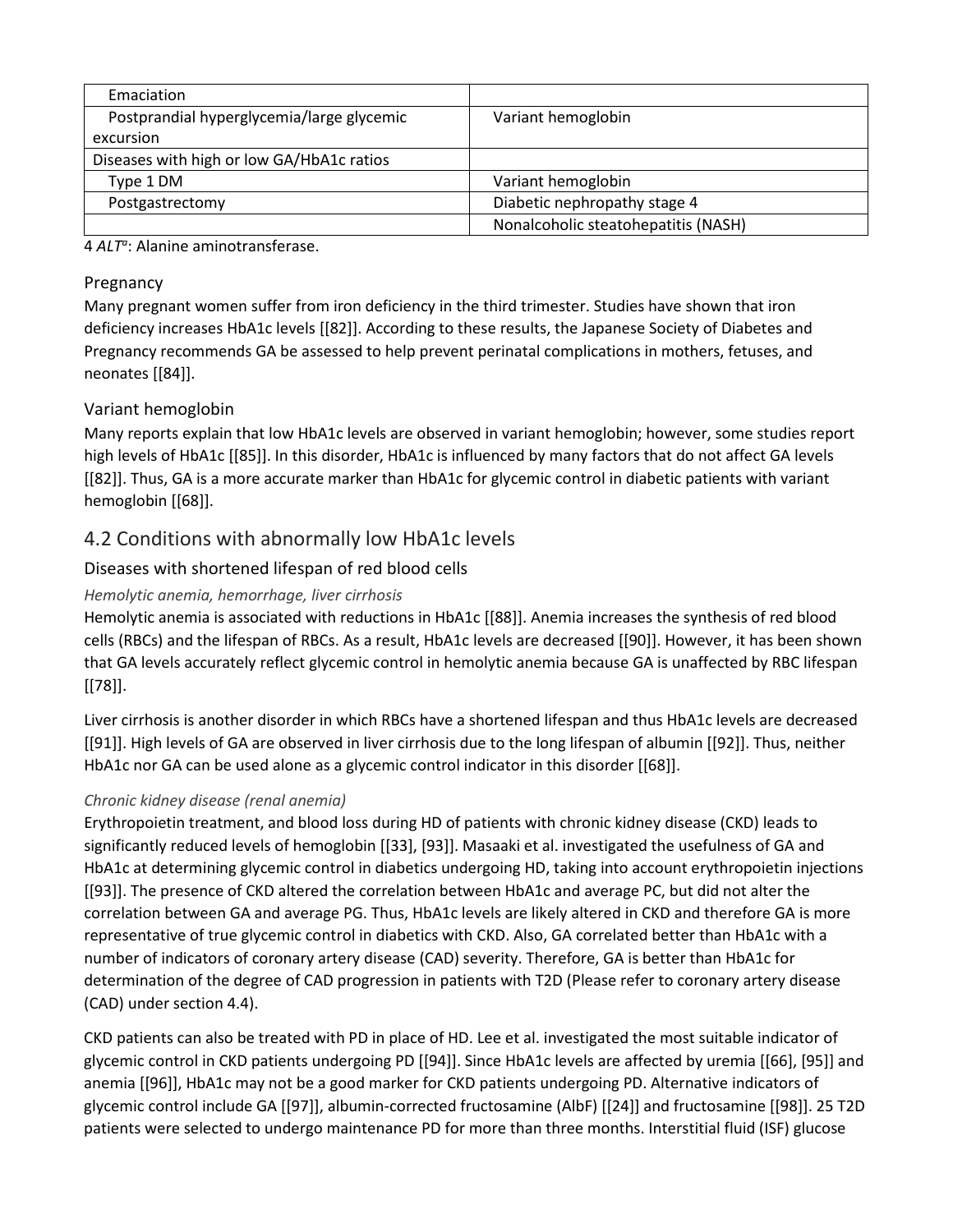levels were measured by a continuous glucose monitoring system (CGMS) every five minutes over three days. The correlation between ISF glucose and GA ( $r = 0.26$ ) was not as strong as HbA1c ( $r = 0.51$ ) and AlbF ( $r = 0.54$ ). Thus, HbA1c and AlbF were determined to be good indicators of glycemic control in diabetic patients with CKD undergoing PD.

In addition to determining glycemic control, indicators of glycemic control may also predict future complications. Hasslacher et al. studied 380 T2D patients with healthy kidney function or moderate renal dysfunction (CKD stages 1–3) for almost five years [[123]]. GA and HbA1c correlated well and were not dependent upon gender, age, renal function or anemia. While there was no association between either GA or HbA1c and cardiovascular or cerebrovascular events, high HbA1c and high GA were indicative of increased risk of peripheral vascular and renal events respectively. It is unclear whether high GA is detrimental to the glomerulus or is more sensitive to postprandial hyperglycemic events.

The predictive ability of HbA1c and GA at determining retinopathy, nephropathy, and cardiovascular outcomes in T1D was studied by Nathan et al. in the Diabetes Control and Complications Trial followed by the Epidemiology of Diabetes Interventions and Complications study (DCCT/EDIC) [[99]]. The DCCT showed that reducing HbA1c levels reduced the risk of microvascular complications which persisted during the EDIC study [[62], [100]]. Data from 497 patients from the DCCT was studied and it was determined that both HbA1c and GA were predictive of retinopathy and nephropathy, yet only HbA1c correlated with cardiovascular disease. Thus, GA and HbA1c can provide information regarding risk of future complications in T1D.

#### [During treatment of iron deficiency anemia](https://0-web-b-ebscohost-com.libus.csd.mu.edu/ehost/detail/detail?vid=3&sid=c5124c80-245b-49ef-91f1-b66e68033453%40pdc-v-sessmgr01&bdata=JnNpdGU9ZWhvc3QtbGl2ZQ%3d%3d#toc)

It is known that low HbA1c levels are observed in most types of anemia, but that high HbA1c levels are observed in iron deficiency anemia [[71]]. Therefore, the level of GA can be a more appropriate scale for glycemic control in diabetic patients with iron deficiency anemia [[79], [81]].

#### [Variant hemoglobin](https://0-web-b-ebscohost-com.libus.csd.mu.edu/ehost/detail/detail?vid=3&sid=c5124c80-245b-49ef-91f1-b66e68033453%40pdc-v-sessmgr01&bdata=JnNpdGU9ZWhvc3QtbGl2ZQ%3d%3d#toc)

Please refer to Variant Hemoglobin under section 4.1. As detailed in section 4.1 above, variant hemoglobin can cause both increases and decreases in hemoglobin levels.

#### [Neonatal diabetes mellitus](https://0-web-b-ebscohost-com.libus.csd.mu.edu/ehost/detail/detail?vid=3&sid=c5124c80-245b-49ef-91f1-b66e68033453%40pdc-v-sessmgr01&bdata=JnNpdGU9ZWhvc3QtbGl2ZQ%3d%3d#toc)

The suitability of GA and HbA1c as markers of glycemic control in patients with neonatal DM (NDM) has been investigated by Suzuki and Koga [[76]]. Due to the high level of fetal hemoglobin (HbF) in patients with NDM, albumin levels are not reliable as an indicator of glycemic control [[101]]. Five patients with a mean age of 38 years old were studied and GA, HbF and HbA1c levels were measured monthly over six months. It was reported that GA could be a useful indicator of glycemic control in patients with NDM; however, many more patients with NDM need to be examined for confirmation of this result.

#### [Hereditary persistence of fetal hemoglobin \(HPFH\)](https://0-web-b-ebscohost-com.libus.csd.mu.edu/ehost/detail/detail?vid=3&sid=c5124c80-245b-49ef-91f1-b66e68033453%40pdc-v-sessmgr01&bdata=JnNpdGU9ZWhvc3QtbGl2ZQ%3d%3d#toc)

Fetal hemoglobin or fetal hemoglobin (also hemoglobin F, HbF or  $\alpha$ 2γ2) is found in the human fetus and acts as the main oxygen transporter to the newborn during the last seven months of fetal development and remains until the newborn is roughly six months old. Fetal hemoglobin's main benefit is that it is able to bind to oxygen with a much greater affinity than adult hemoglobin allowing tissues to be more readily supplied with oxygen. Moreover, the fetus is able to have greater access to oxygen from the mother's bloodstream. By the time the newborn is six months old, adult hemoglobin has completely replaced fetal hemoglobin. Certain cases such as thalassemia have caused delay in cessation of HbF production until 3–5 years of age. However, when an individual is an adult, adult hemoglobin is able to reactivate pharmacologically providing treatment to those who have sickle-cell disease [[103]].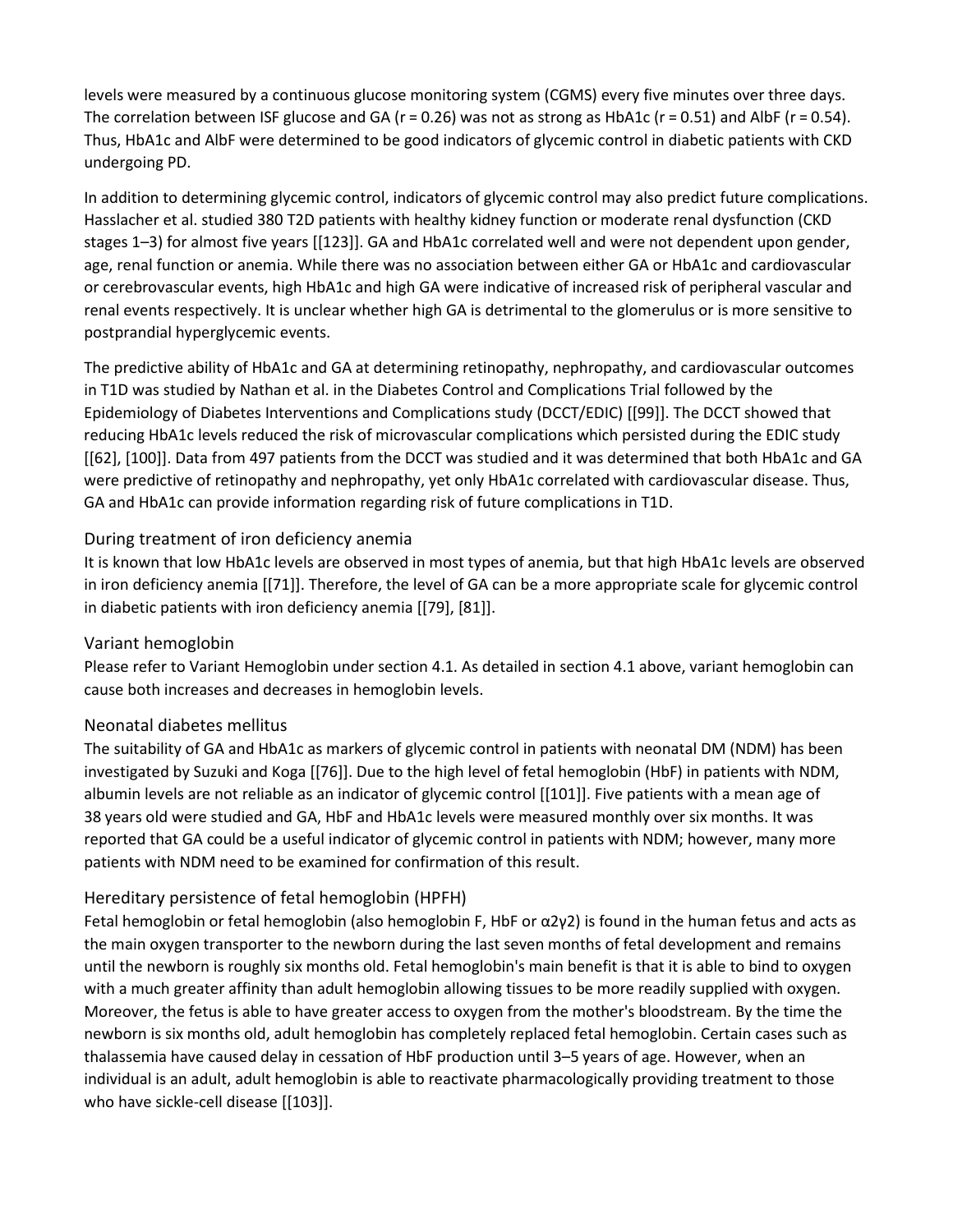HPFH is a mild condition in which notable fetal hemoglobin generation proceeds well into adulthood, slighting the ordinary shutoff point after which just adult-type hemoglobin should be generated [[104]].

### [4.3 T1D subtypes](https://0-web-b-ebscohost-com.libus.csd.mu.edu/ehost/detail/detail?vid=3&sid=c5124c80-245b-49ef-91f1-b66e68033453%40pdc-v-sessmgr01&bdata=JnNpdGU9ZWhvc3QtbGl2ZQ%3d%3d#toc)

Matsumoto et al. investigated the usefulness of GA:HbA1c versus HbA1c at determining glycemic control in subtypes (acute-onset classical type 1 A, fulminant, and slowly progressive type 1) of T1D [[100]]. In all, 56 patients (43 females and 13 males) with T1D were assessed for HbA1c, GA and postprandial serum C-peptide immunoreactivity (CPR). HbA1c, GA, and GA:HbA1c correlated with some parameters of daily glucose profile in study patients (Table 4). In fulminant T1D, GA:HbA1c was significantly higher than in slowly progressive T1D and GA:HbA1c correlated with the mean amplitude of glucose excursion (MAGE). Lastly, in all T1D GA and GA:HbA1c correlated with MAGE. Thus, GA:HbA1c is a sensitive indicator of glycemic control in T1D, especially the fulminant subtype.

|          |                   | Univariate | Multivariate (model | Multivariate (model |           |       |           |
|----------|-------------------|------------|---------------------|---------------------|-----------|-------|-----------|
|          |                   |            | 1)                  | 2)                  |           |       |           |
| Factors  | <b>Parameters</b> | R          | P                   | F                   | P         | F     | P         |
|          | <b>FBG</b>        | 0.037      | <b>NS</b>           |                     |           |       |           |
|          | <b>MBG</b>        | 0.467      | < 0.001             | 2.21                | <b>NE</b> | 089   | <b>NE</b> |
|          | MaxBG             | 0.572      | < 0.001             | 1.23                | <b>NE</b> |       |           |
| GA       | MAGE              | 0.585      | < 0.001             | 27.53               | < 0.001   | 0.13  | <b>NE</b> |
|          | Delta BG          | 0.628      | < 0.001             |                     |           | 34.60 | < 0.001   |
|          | <b>FBG</b>        | 0.032      | <b>NS</b>           |                     |           |       |           |
|          | <b>MBG</b>        | 0.447      | < 0.001             | 0.68                | <b>NE</b> | 2.37  | <b>NE</b> |
| HbA1c    | MaxBG             | 0.480      | < 0.001             | 15.87               | < 0.001   |       | >0.001    |
|          | MAGE              | 0.421      | < 0.001             | 0.01                | <b>NE</b> | 1.69  |           |
|          | Delta BG          | 0.494      | < 0.001             |                     |           | 17.11 |           |
|          | <b>FBG</b>        | 0.113      | <b>NS</b>           |                     |           |       |           |
|          | <b>MBG</b>        | 0.200      | <b>NS</b>           |                     |           |       |           |
| GA:HbA1c | MaxBG             | 0.343      | 0.010               | 0.62                | <b>NE</b> |       |           |
|          | MAGE              | 0.444      | < 0.001             | 13.02               | < 0.001   | 13.02 | < 0.001   |
|          | Delta BG          | 0.422      | 0.001               |                     |           | 1.12  | <b>NE</b> |

Table 4. Relationship between HbA1c, GA, GA: HbA1c ratio and parameters of daily glucose profile in study patients [105].

5 GA: Glycated albumin; FBG: Fasting blood glucose; MBG: Mean blood glucose; MaxBG: Maximum blood glucose; Delta BG: Maximum–Minimum blood glucose; MAGE: Mean amplitude of glucose excursions; GA:HbA1c: ratio of GA to HbA1c; NE: not entered.

Despite reports in T2D patients, the DCCT/EDIC study found no significant relationship between GA and cardiovascular events in subjects with T1D [[99]]. Similarly, in 2014 Kim et al. reported that GA:HbA1c might not be associated with carotid atherosclerosis in patients with T1D [135]. Carotid intima media thickness (IMT), GA, HbA1c, body mass index (BMI) and waist ratio were compared. Waist circumference, IMT and BMI were lower in Group I (subjects with GA:HbA1c ≥2.90) than in Group II (subjects with GA:HbA1c <2.90). These results show, contrary to what has been demonstrated in patients with T2D, no significant relationship between IMT and GA:HbA1c for T1D patients.

### [4.4 Prediction of CAD severity using indicators of glycemic status](https://0-web-b-ebscohost-com.libus.csd.mu.edu/ehost/detail/detail?vid=3&sid=c5124c80-245b-49ef-91f1-b66e68033453%40pdc-v-sessmgr01&bdata=JnNpdGU9ZWhvc3QtbGl2ZQ%3d%3d#toc)

Recently there has been much interest into using an indicator of glycemic status to predict severity of coronary artery disease (CAD). Shen et al. studied T2D patients and compared the value of serum GA to HbA1c in order to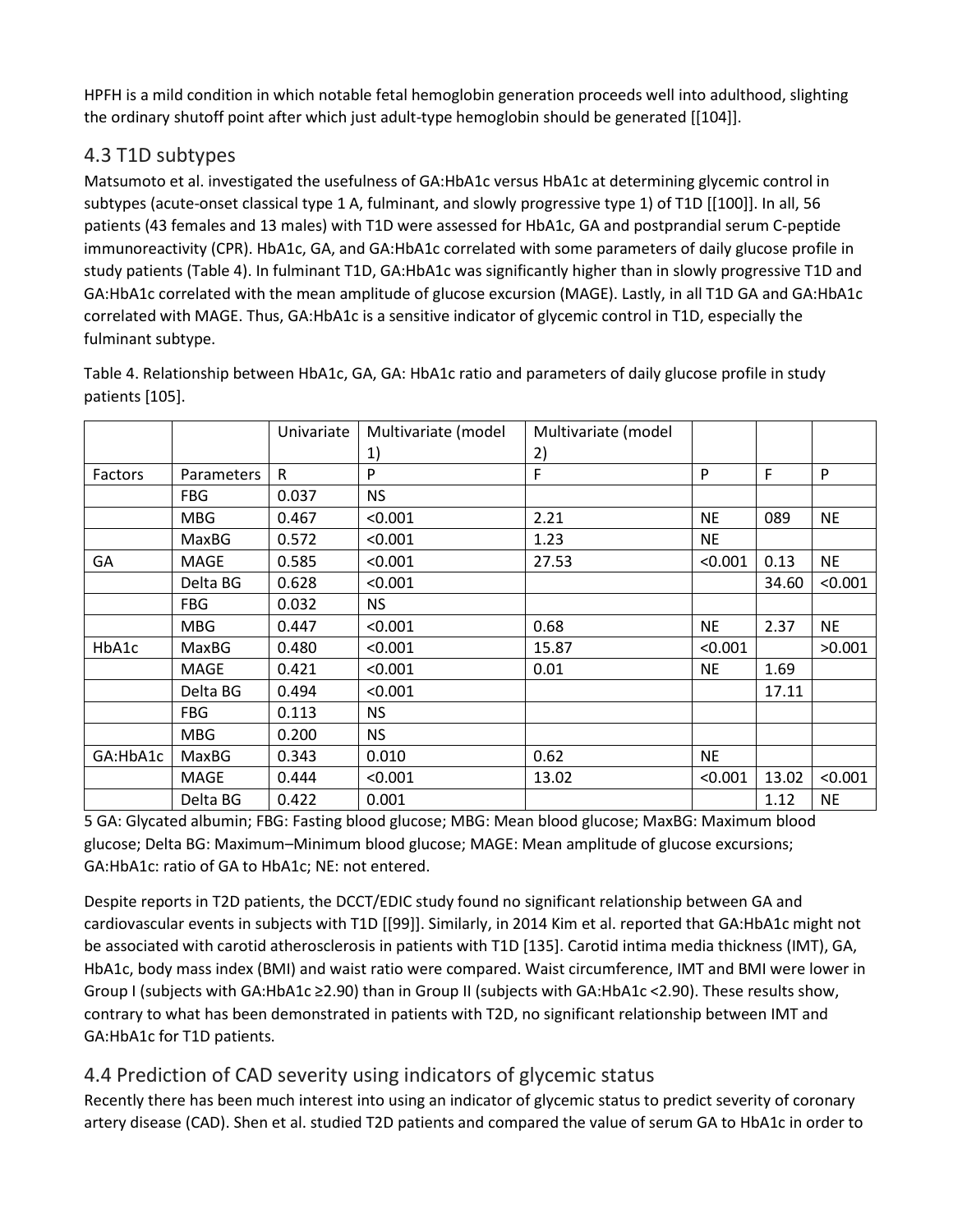assess the presence and severity of CAD [[106]]. GA and HbA1c were measured in 829 T2D patients of whom 664 had significant CAD (240 with 1-vessel disease, 207 with 2-vessel disease, and 217 with 3-vessel disease). Diabetic patients with pronounced CAD had greater serum GA, but not HbA1c, levels. GA also correlated better than HbA1c with a number of indicators of CAD severity. Thus, GA is superior to HbA1c for determination of degree of CAD progression in patients with T2D. Many studies conducted on Japanese patients with T2D also suggest that GA is better than HbA1c at determining the degree of CAD progression [[106]], however, Ikeda et al. [[108]] indicated that 1,5-anhydroglucitol (1,5-AG) is superior to HbA1c as an indicator of CAD progression in Japanese T2D patients. 1,5-Anhydroglucitol, also known as 1,5-AG, is a six-carbon chain monosaccharide derived from ingestion of food. The body is unable to process this monosaccharide and it is different in structure from glucose. 1,5-AG competes with glucose for reabsorption into the kidneys. When glucose levels rise, 1,5-AG is excreted through the urine and levels of 1,5-AG fall. Therefore, 1,5-AG is inversely related to hyperglycemia and may be a useful indicator for measuring blood sugar abnormalities in diabetics [[109]]. Conversely, Ma et al. assessed GA, HbA1c, and 1,5-AG, and degree of CAD severity in 272 (178 men and 94 women) Chinese CAD patients [[110]]. In this study, GA correlated better with CAD severity, than HbA1c and 1,5-AG, in those at high risk of CAD.

Ma et al. determined the relationship between HbA1c and GA in atherosclerotic middle-aged and elderly Chinese patients with impaired glucose regulation (IGR) [[111]]. They studied atherosclerotic middle-aged and elderly Chinese patients' IGR and compared the value of serum GA to HbA1c. 640 participants were recruited and it was found that both GA and HbA1c are appropriate parameters for detection of an increased risk of subclinical atherosclerosis among middle-aged and elderly Chinese with IGR. Thus, it is unclear what the most appropriate glycation indicator is to determine CAD severity.

### 4.5 Prediction of β[-cell function using indicators of](https://0-web-b-ebscohost-com.libus.csd.mu.edu/ehost/detail/detail?vid=3&sid=c5124c80-245b-49ef-91f1-b66e68033453%40pdc-v-sessmgr01&bdata=JnNpdGU9ZWhvc3QtbGl2ZQ%3d%3d#toc) glycemic status

Saisho et al. reported that lower β-cell function was associated with a higher GA:HbA1c in T2D Japanese patients [[112]]. The purpose of this research was to find the logical relationship between baseline β-cell functionality and GA:HbA1c in T2D. In this study, 210 patients were evaluated and baseline β-cell function was investigated by postprandial C-peptide immunoreactivity index (PCPRI). There was a strong correlation between the baseline and the 2 year GA:HbA1c, even though the HbA1c level recovered. In addition, lower PCPRI correlated independently with a higher baseline GA:HbA1c after 2 years.

Lee et al. investigated the suitability of various indicators of glycemic status at determining β-cell function in childhood diabetes [[113]]. 137 patients (3–18 years; 63 males, 74 females) with T1D and T2D were recruited. They measured the ratio of estimated average glucose to FPG (eAG:fPG), GA, HbA1c, and fructosamine. Also, the homeostasis model evaluation of β-cell function (HOMA-β) was determined. They found that HOMA-β and eAG:fPG were positively correlated, while HOMA-β and the GA:HbA1c were negatively correlated. eAG:fPG related more closely to the levels of HOMA-β and CRP than GA:HbA1c. Also, the measurement accuracy of eAG:fPG was better than that of GA:HbA1c for diagnosing HOMA-β. Thus, eAG:fPG is superior to GA, HbA1c, fructosamine, and GA:HbA1c for assessing β-cell function in childhood diabetes [[113]]. Certain co-morbidities cause fluctuations in GA and HbA1c values. For instance, low HbA1c and a high GA:HbA1c have been reported in most patients with variant hemoglobin, resulting from amino acid mutations, and, in some cases, vice versa [[85]]. In various conditions, such as nephrotic syndrome [[77]], administration of glucocorticoids [[114]], Cushing's syndrome [[115]], and smoking [[116]] low GA and low GA:HbA1c are observed. Low HbA1c and high GA levels (high GA:HbA1c) are also reported in liver cirrhosis cases [[117]]. The diseases and conditions in which it is appropriate to assess glycemic control with GA are summarized in Table 5. In addition, the importance of measuring postprandial blood glucose (PPG) has been noted by several epidemiologic studies, such as the Funagata Study [[115]], the Diabetes Intervention Study (DIS) [[116]], and the Diabetes Epidemiology: Collaborative Analysis of Diagnostic Criteria in Europe Study (DECODE) [[117]]. Sakuma et al. studied the ability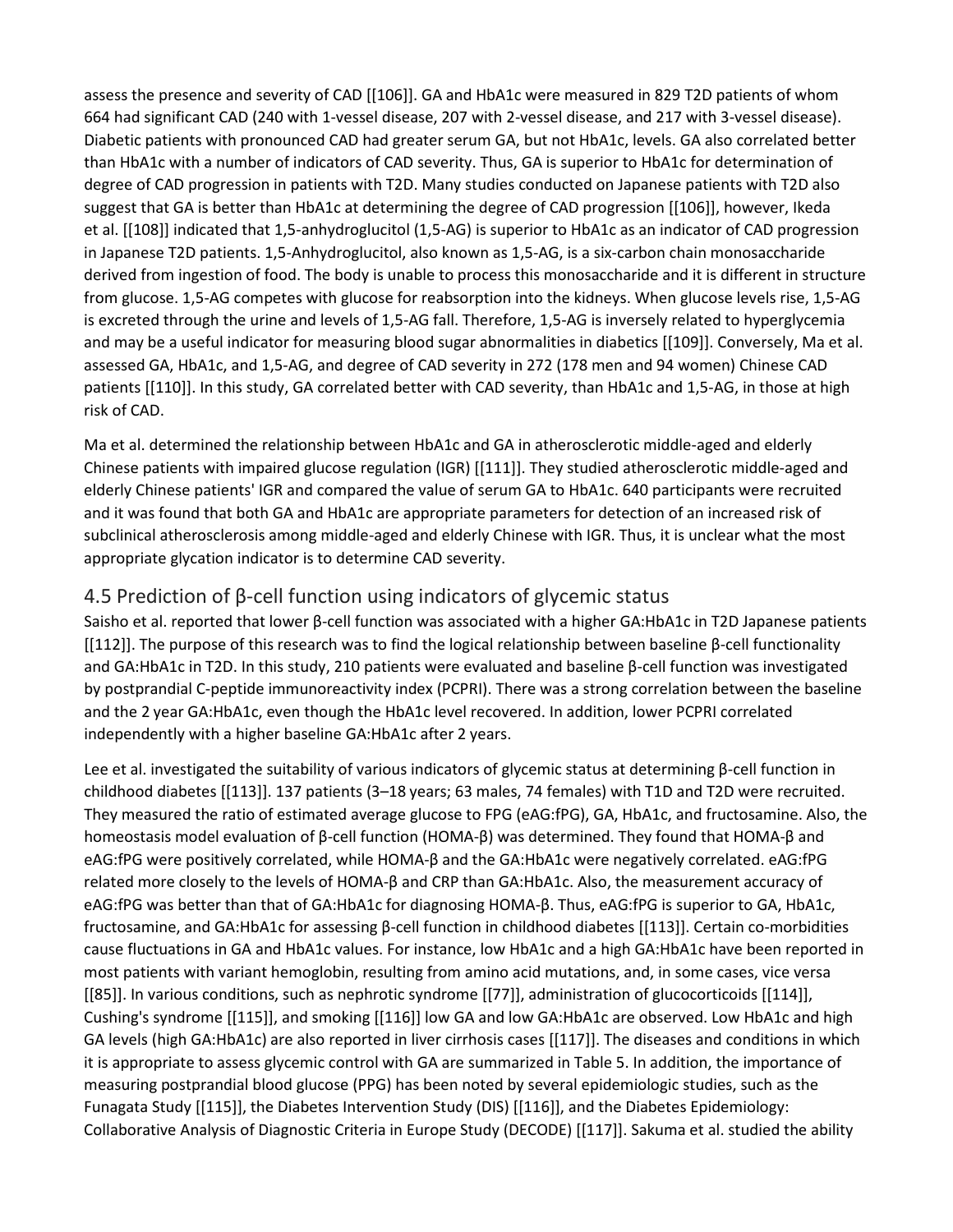of fasting blood glucose (FBG) and postprandial blood glucose (PPG) to predict HbA1c and GA [[114]]. 51 patients with T2D who had a less than a 1% change in HbA1c levels over the last four months were recruited and GA and HbA1c were measured simultaneously. GA and HbA1c were deemed to be predictable by FBG and PPG, respectively. Thus, if GA is the most suitable indicator of glycemic control in a number of diabetic conditions, then PPG should be used over FBG when GA measurement is unavailable.

| Hematologic disorders                      | Conditions in which glycemia improves rapidly     |
|--------------------------------------------|---------------------------------------------------|
| Hemolytic anemia                           | Rapid improvement of glycemic control             |
| Hemorrhage                                 | Conditions in which glycemia deteriorates rapidly |
| Iron deficiency anemia                     | Rapid deterioration of glycemic control           |
| Premenopausal women                        | At the time of onset of fulminant type 1 DM       |
| Pregnancy                                  | At the time of onset of acute-onset type 1 DM     |
| During treatment of iron deficiency anemia | Postprandial hyperglycemia                        |
| Liver cirrhosis                            | Administration of drug for postprandial plasma    |
|                                            | glucose                                           |
| Renal anemia                               | Type 1 DM                                         |
| Variant hemoglobin                         | Postgastrectomy                                   |
| Neonates/infants, neonatal DM              |                                                   |
| Hereditary persistence of fetal hemoglobin |                                                   |
| (HPFH)                                     |                                                   |

Table 5. Diseases in which measurement of GA is desirable [68].

### [5. Concerns regarding GA as a marker for glycemic control](https://0-web-b-ebscohost-com.libus.csd.mu.edu/ehost/detail/detail?vid=3&sid=c5124c80-245b-49ef-91f1-b66e68033453%40pdc-v-sessmgr01&bdata=JnNpdGU9ZWhvc3QtbGl2ZQ%3d%3d#toc)

As reviewed here, GA levels are not affected by anemia, chronic kidney disease, pregnancy, or variant hemoglobin; however, abnormally low levels of GA can occur in some situations including infancy [[118]], hyperthyroidism, [[120]] and nephrotic syndrome [[77], [121]], while abnormally high levels of GA occur can occur in liver cirrhosis [[92]] and hypothyroidism [[120]]. In addition, there is a close relationship between GA and BMI such that GA levels are low in obese individuals and high in lean individuals [[122]]. Studies have also shown that there is a substantial negative correlation between BMI and CRP [[122]]. Moreover, a similar relationship has been observed between GA and CPR [[124]]. Therefore, in obese people, patients with hyperuricemia and smokers, GA levels should be compared to plasma glucose levels [[68]].

### [6. Conclusion](https://0-web-b-ebscohost-com.libus.csd.mu.edu/ehost/detail/detail?vid=3&sid=c5124c80-245b-49ef-91f1-b66e68033453%40pdc-v-sessmgr01&bdata=JnNpdGU9ZWhvc3QtbGl2ZQ%3d%3d#toc)

Adequate glycemic control and early diagnosis are critical to diabetes care. Since hyperglycemia increases the risk of kidney disease, heart disease and stroke, lower limb amputations and blindness [[14]] and it is expected that the number of diabetic patients worldwide will reach 552 million by 2030 [[ [1\]](https://0-web-b-ebscohost-com.libus.csd.mu.edu/ehost/detail/detail?vid=3&sid=c5124c80-245b-49ef-91f1-b66e68033453%40pdc-v-sessmgr01&bdata=JnNpdGU9ZWhvc3QtbGl2ZQ%3d%3d#bib1)], appropriate diabetes care will greatly improve health outcomes for people worldwide and save significant health care costs.

Blood glycated proteins represent glycemic control and have been proposed as a useful tool for the diagnosis of diabetes, determination of adequate diabetes care, and even determination of comorbidity risk including CAD, nephropathy, and neuropathy. While HbA1c indicates glycemic control status over a relatively long period, it does not reflect glycemic control accurately under conditions with rapid changes in the lifespan of red blood cells. In addition, it is known that in hematologic disorders (such as anemia and variant hemoglobin), abnormal HbA1c levels are observed. GA, which is not influenced by changes in the lifespan of erythrocytes, is thought to be an alternative indicator for glycemic control in diabetic patients, however, in some situations, the level of GA is abnormal and thus HbA1c can be a better tool in these situations. There are health conditions in which it is unclear which glycated protein is most appropriate for diagnosis of diabetes, determination of adequate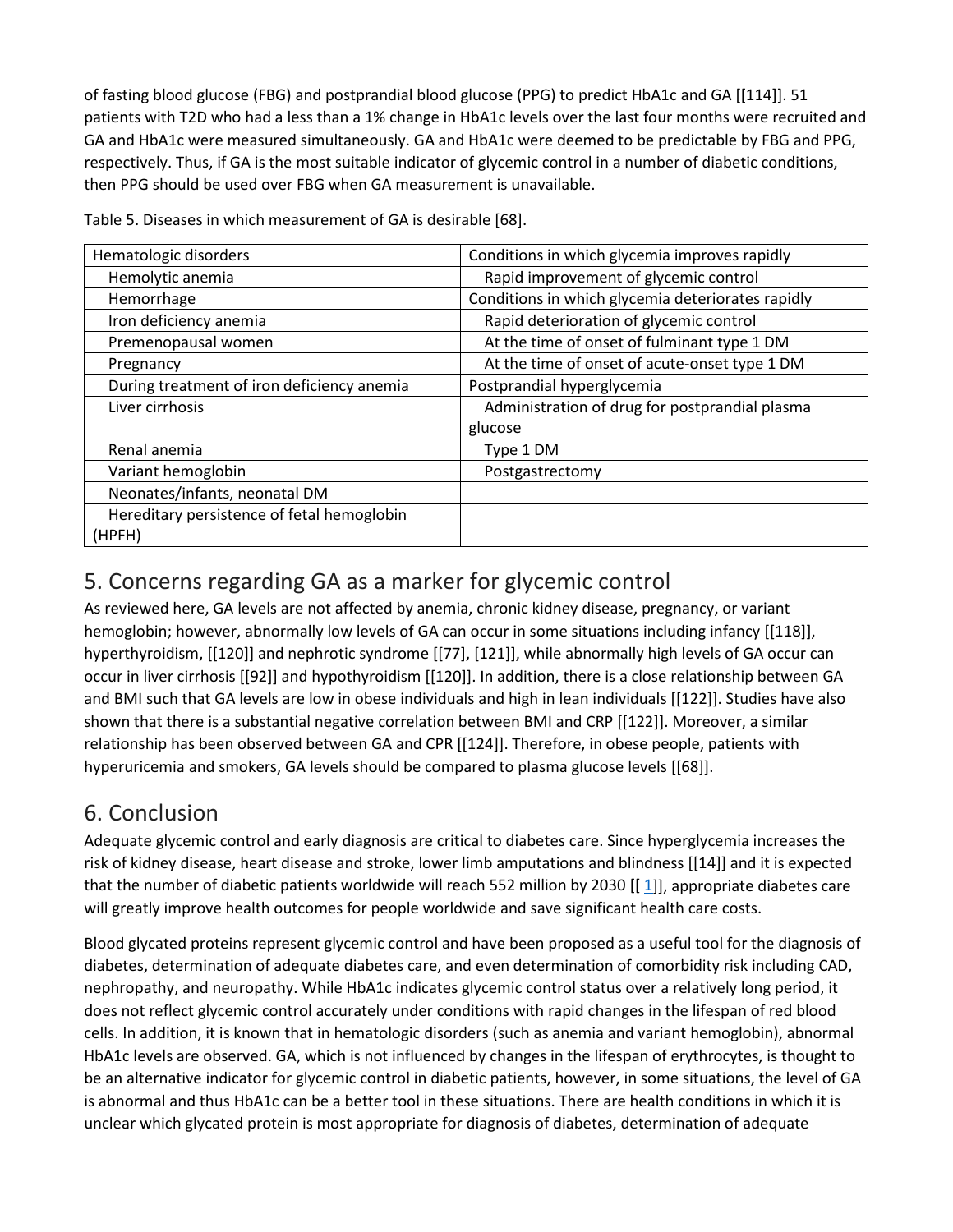diabetes care, and determination of comorbidity risk. These discrepancies may be due to patient genetic background, type of diabetes and severity of diabetes or comorbidity. It is important for clinicians to be aware of situations in which glycated proteins, such as HbA1c and GA, are altered and thus are not appropriate measures of glucose excursions.

#### [Disclosure statement](https://0-web-b-ebscohost-com.libus.csd.mu.edu/ehost/detail/detail?vid=3&sid=c5124c80-245b-49ef-91f1-b66e68033453%40pdc-v-sessmgr01&bdata=JnNpdGU9ZWhvc3QtbGl2ZQ%3d%3d#toc)

The authors report no conflicts of interest. The authors alone are responsible for the content and writing of this article.

- **Abbreviations**
- DM Diabetes Mellitus
- FPG fasting plasma glucose level
- HbA1c 2-h plasma glucose (2HP), Hemoglobin A1c
- GA glycated albumin
- HPLC: High-performance liquid chromatography
- HPFH Hereditary Persistence of Fetal hemoglobin
- T1D Type 1 diabetes
- T2D Type 2 diabetes
- AGE glycation end product
- FN3K Fructosamine-3-kinase
- FL3P fructoselysin-3-phosphate
- CKD chronic kidney failure
- PD peritoneal dialysis
- HD hemodialysis
- FDA Federal Drug Association
- ADA American Diabetes Association
- CDA Canadian Diabetes Association; E
- LISA enzyme linked immunosorbent assays
- HPLC high-performance liquid chromatography
- TBA thiobarbituric acid
- HSA human serum albumin
- GAA glycated amino acids
- ALB albumin
- BCP bromocresol purple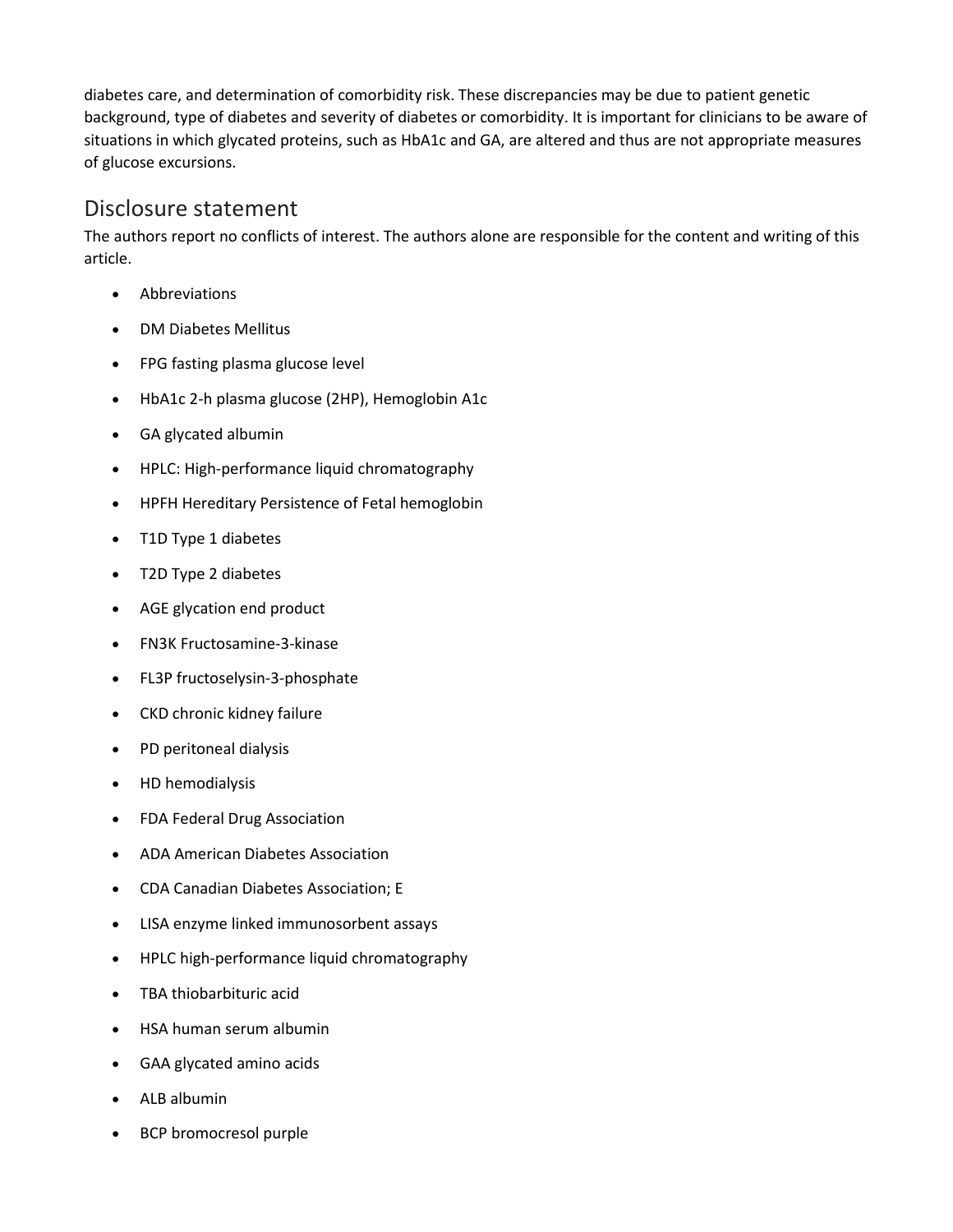- QCM quartz crystal microbalance
- QCM-D quartz crystal microbalance with dissipation monitoring
- GNP gold nanoparticles
- eHbA1c extrapolated HbA1c
- ALT Alanine aminotransferase
- NAFLD Nonalcoholic fatty liver
- NASH Nonalcoholic steatohepatitis
- RBC red blood cell
- CAD coronary artery disease
- AlbF albumin-corrected fructosamine
- ISF Interstitial fluid
- CGMS continuous glucose monitoring system
- DCCT The Diabetes Control and Complications Trial
- EDIC Epidemiology of Diabetes Interventions and Complications study
- NDM neonatal DM
- HbF fetal hemoglobin
- CPR C-peptide immunoreactivity
- MAGE Mean amplitude of glucose excursion
- FBG Fasting blood glucose
- MBG Mean blood glucose

#### [Footnotes](https://0-web-b-ebscohost-com.libus.csd.mu.edu/ehost/detail/detail?vid=3&sid=c5124c80-245b-49ef-91f1-b66e68033453%40pdc-v-sessmgr01&bdata=JnNpdGU9ZWhvc3QtbGl2ZQ%3d%3d#toc)

*[1](https://0-web-b-ebscohost-com.libus.csd.mu.edu/ehost/detail/detail?vid=3&sid=c5124c80-245b-49ef-91f1-b66e68033453%40pdc-v-sessmgr01&bdata=JnNpdGU9ZWhvc3QtbGl2ZQ%3d%3d#bib1up) Referees Dr. Karin Trajcevski, Clinical Biochemistry, Laboratory Medicine and Pathobiology, University of Toronto; Dr. Qing Meng, Laboratory Medicine, MD Anderson Cancer Center, Houston, TX; Dr. Roland Valdes, Pathology and Laboratory Medicine, University of Louisville, Louisville, KY.*

#### **[References](https://0-web-b-ebscohost-com.libus.csd.mu.edu/ehost/detail/detail?vid=3&sid=c5124c80-245b-49ef-91f1-b66e68033453%40pdc-v-sessmgr01&bdata=JnNpdGU9ZWhvc3QtbGl2ZQ%3d%3d#toc)**

- 1. *International Diabetes Federation diabetes atlas. 5th ed. Brussels, Belgium: International Diabetes Federation; 2011.*
- 2. *National diabetes fact sheet: general information and national estimates on diabetes in the United States, 2011. Atlanta (GA): U.S. Centers for Disease Control; 2011.*
- 3. *Sarlati F, Pakmehr E, Khoshru K, et al. Gingival crevicular blood for assessment of blood glucose levels. J Periodontol Implant Dentistry. 2011;2:17–24.*
- 4. *Fahimipour F, Houshmand B, Alemi P, et al. The effect of He–Ne and Ga–Al–As lasers on the healing of oral mucosa in diabetic mice. J Photochem Photobiol B. 2016;159:149–154.*
- 5. *Nelson DL, Cox MM. Lehninger principles of biochemistry. New York: W. H. Freeman and Company; 2005.*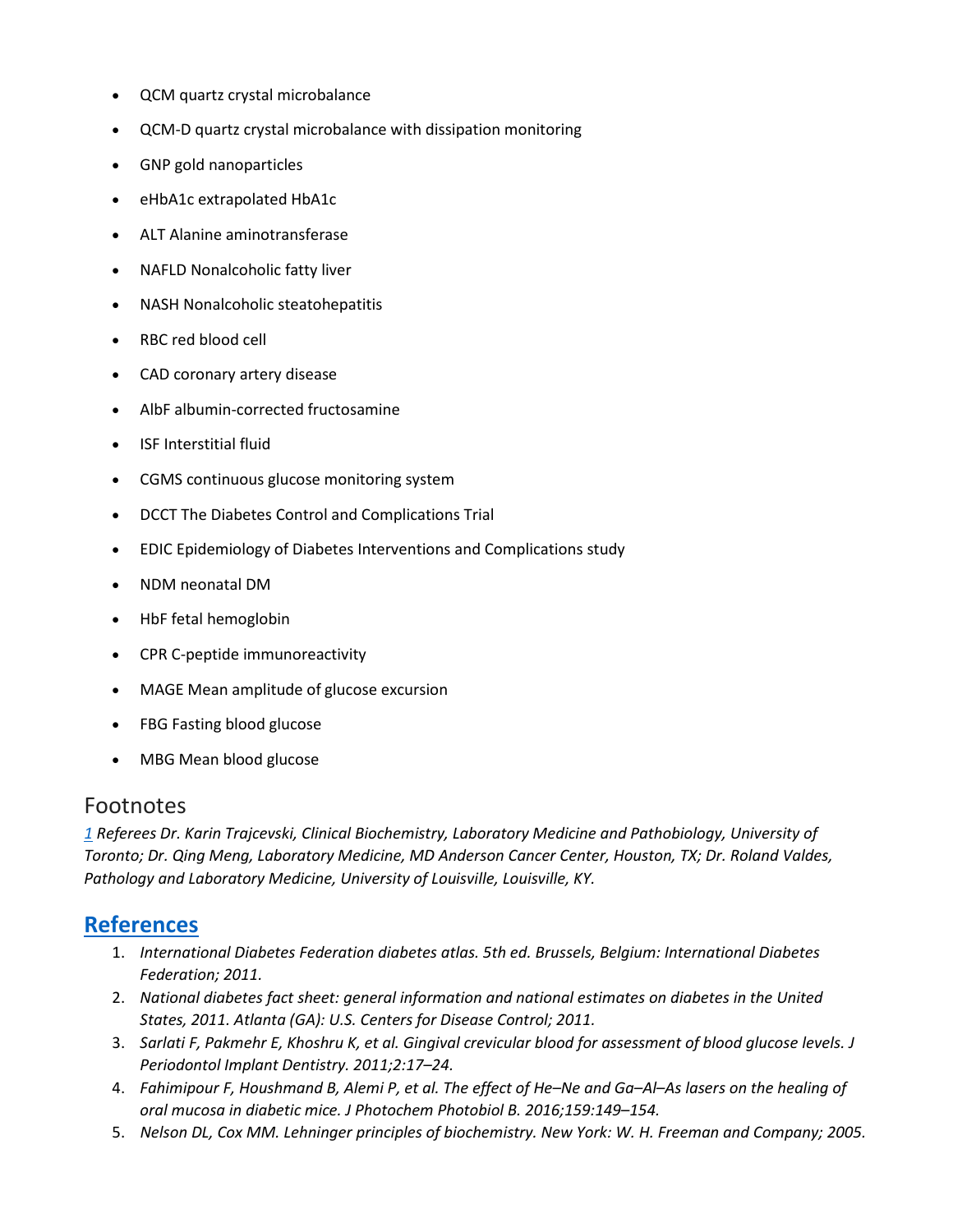- 6. *Yazdanpanah S, Rabiee M, Tahriri M, et al. Glycated hemoglobin-detection methods based on electrochemical biosensors. TrAC Trends Anal Chem. 2015;72:53–67.*
- 7. *Sejling AS, Schouwenberg B, Faerch L, et al. Association between hypoglycaemia and impaired hypoglycaemia awareness and mortality in people with Type 1 diabetes mellitus. Diabetic Med. 2016;33:77–83.*
- 8. *Booth G, Shah B, Austin P, et al. Early specialist care for diabetes: who benefits most? A propensity scorematched cohort study. Diabetic Med. 2016;33:111–118.*
- 9. *Son JW. Hypoglycemic morbidity and mortality in diabetes. J Korean Diabetes. 2016;17:17–23.*
- 10. *Beshyah SA. 2016. IDF-DAR practical guidelines for management of diabetes during ramadan. Ibnosina J Med Biomed Sci. 8:58–60.*
- 11. *Franklin V. Influences on technology use and efficacy in type 1 diabetes. J Diabetes Sci Technol. 2016;10:647–655.*
- 12. *Kovacs Burns K, Holt R, Nicolucci A, et al. Correlates of psychological outcomes among family members of people with diabetes in the second diabetes attitudes, wishes and needs (DAWN2™) study. Diabetic Med. 2016.*
- 13. *Anguizola J, Matsuda R, Barnaby OS, et al. Review: glycation of human serum albumin. Clin Chim Acta. 2013;425:64–76.*
- 14. *Olijhoeka J, Graafb Y, Bangaa J, et al. The metabolic syndrome is associated with advanced vascular damage in patients with coronary heart disease, stroke, peripheral arterial disease or abdominal aortic aneurysm. Eur Heart J. 2004;25:342–348.*
- 15. *Hartog J, Voors A, Bakker S, et al. Advanced glycation end-products (AGEs) and heart failure: pathophysiology and clinical implications. Eur J Heart Fail. 2007;9:1146–1155.*
- 16. *Perneger T, Brancati FL, Whelton P, et al. End-stage renal disease attributable to diabetes mellitus. Ann Intern Med. 1994;121:912–918.*
- 17. *Turk Z, Misur I, Turk N. Temporal association between lens protein glycation and cataract development in diabetic rats. Acta Diabetol. 1997;34:49–54.*
- 18. *Bild D, Selby J, Sinnock P, et al. Lower-extremity amputation in people with diabetes. Epidemiology and prevention. Diabetes Care. 1989;12:24–31.*
- 19. *Association AD 2. Classification and diagnosis of diabetes. Diabetes Care. 2016;39(Supplement 1):S13– S22.*
- 20. *Thornalley P, Langborg A, Minhas H. Formation of glyoxal, methylglyoxal and 3-deoxyglucosone in the glycation of proteins by glucose. Biochem J. 1999;344:109–116.*
- 21. *Renehan AG, Zwahlen M, Minder C, et al. Insulin-like growth factor (IGF)-I, IGF binding protein-3, and cancer risk: systematic review and meta-regression analysis. Lancet. 2004;363:1346–1353.*
- 22. *Zheng R. The development of an aptamer-based surface plasmon resonance (SPR) sensor for the realtime detection of glycated protein: Toledo; 2012.*
- 23. *Furusyo N, Furusyo N, Koga T, et al. Utility of glycated albumin for the diagnosis of diabetes mellitus in a*  Japanese population study: results from the Kyushu and Okinawa Population Study (KOPS). Diabetologia. *2011;54:3028–3036.*
- 24. *Mittman N, Desiraju B, Fazil I, et al. Serum fructosamine versus glycosylated hemoglobin as an index of glycemic control, hospitalization, and infection in diabetic hemodialysis patients. Kidney Int Suppl. 2010;117:S41–S45.*
- 25. *Schleicher ED, Olgemöller B, Wiedenmann E, et al. Specific glycation of albumin depends on its half-life. Clin Chem. 1993;39:625–628.*
- 26. *Zheng C-M, Ma W-Y, Wu C-C, et al. Glycated albumin in diabetic patients with chronic kidney disease. Clin Chim Acta. 2012;413:1555–1561.*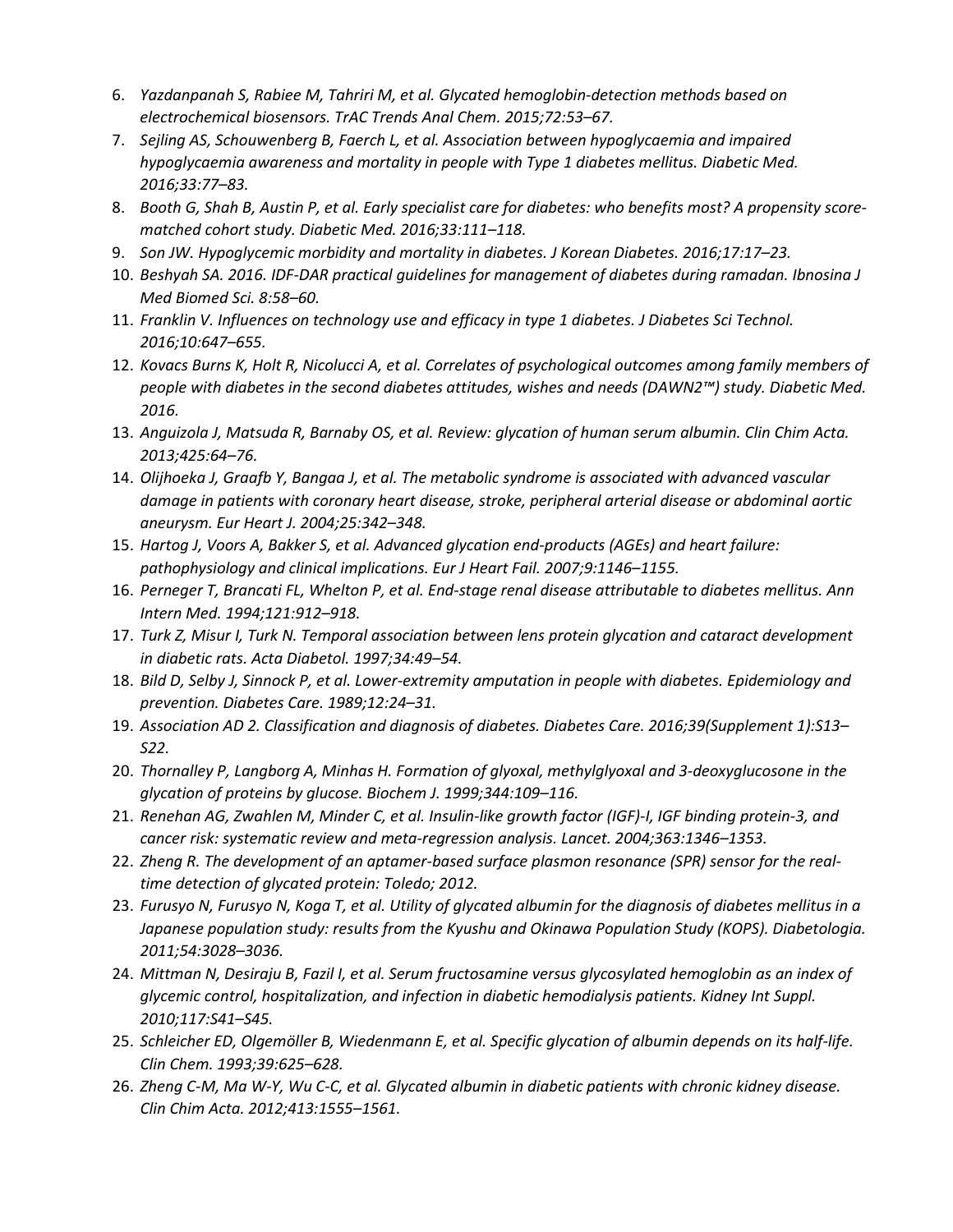- 27. *Zheng C-M, Ma W-Y, Wu C-C, et al. Glycated albumin in diabetic patients with chronic kidney disease. Clinica Chimica Acta. 2012;413:1555–1561.*
- 28. *Mukharjee K. Medical laboratory technology. A procedure manual for routine diagnostic tests. Vol. I–III. New Delhi: Tata McGraw-Hill Publishing Company Limited; 1997.*
- 29. *Peters T. All about albumin: biochemistry, genetics, and medical applications. San Diego: Elsevier. 1996.*
- 30. *Ueda Y, Matsumoto H. Recent topics in chemical and clinical research on glycated albumin. J Diabetes Sci Technol. 2015;9:177–182.*
- 31. *Curry S, Mandelkow H, Brick P, et al. Crystal structure of human serum albumin complexed with fatty acid reveals an asymmetric distribution of binding sites. Nat Struct Biol. 1998;5:827–835.*
- 32. *Leslie RDG, Cohen RM. Biologic variability in plasma glucose, hemoglobin A1c, and advanced glycation end products associated with diabetes complications. J Diabetes Sci Technol. 2009;3:635–643.*
- 33. *Peacock T, Shihabi Z, Bleyer A. Comparison of glycated albumin and hemoglobin A1c levels in diabetic subjects on hemodialysis. Kidney Int. 2008;73:1062–1068.*
- 34. *Roohk H, Zaidi A. A review of glycated albumin as an intermediate glycation index for controlling diabetes. J Diabetes Sci Technol. 2008;2:1114–1121.*
- 35. *Guerin-Dubourg A, Catan A, Bourdon E, et al. Structural modifications of human albumin in diabetes. Diabetes Metab. 2012;38:171–178.*
- 36. *Amer Diabet. Standards of Medical Care in Diabetes-2011 American Diabetes Association. Diabetes Care. 2011;34:S11–S61.*
- 37. *Bry L, Chen P, Sacks D. Effects of hemoglobin variants and chemically modified derivatives on assays for glycohemoglobin. Clin Chem. 2001;47:153–163.*
- 38. *Cohen M. Measurement of circulating glycated proteins to monitor intermediateterm changes in glycaemic control. Eur J Clin Chem Clin Biochem. 1992;30:851–859.*
- 39. *Szkudlarek A, Sułkowska A, Maciazek-Jurczyk M, et al. Effects of non-enzymatic glycation in human serum albumin. Spectroscopic analysis. Acta Part A: Mol Biomol Spectroscopy. 2015;152:645–653.*
- 40. *Cohen M, Hud E. Measurement of plasma glycoalbumin levels with a monoclonal antibody based ELISA. J Immunol Methods. 1989;122:279–283.*
- 41. *Hage DS, Anguizola JA, Cong Bi RL, et al. Pharmaceutical and biomedical applications of affinity chromatography: recent trends and developments. J Pharm Biomed Anal. 2012;69:93–105.*
- 42. *Ikeda K, Sakamoto Y, Kawasaki Y, et al. Determination of glycated albumin by enzyme-linked boronate immunoassay (ELBIA). Clin Chem. 1998;44:256–263.*
- 43. *Guthrow CE, Morris MA, Day JF, et al. Enhanced nonenzymatic glucosylation of human serum albumin in diabetes mellitus. Proc Natl Acad Sci USA. 1979;76:4258–4261.*
- 44. *Paroni R, Ceriotti F, Galanello R, et al. Performance characteristics and clinical utility of an enzymatic method for the measurement of glycated albumin in plasma. Clin Biochem. 2007;40:1398–1405.*
- 45. *Kohzuma T, Koga M. Lucica GA-L glycated albumin assay kit: a new diagnostic test for diabetes mellitus. Mol Diagn Ther. 2010;14:49–51.*
- 46. *Kohzuma T, Yamamoto A, Uematsu Y, et al. Basic performance of an enzymatic method for glycated albumin and reference range determination. J Diabetes Sci Technol. 2011;5:1455–1462.*
- 47. *Ohe Y, Matsuura M, Nakajima Y, et al. Radioimmunoassay of glycosylated albumin with monoclonal antibody to glucitol-lysine. Clin Chim Acta. 1987;169:229–238.*
- 48. *Reed P, Bhatnagar D, Dhar H, et al. Precise measurement of glycated serum albumin by column affinity chromatography and immunoturbidimetry. Clin Chim Acta. 1986;161:191–199.*
- 49. *Yatscoff R, Tevaarwerk G, MacDonald J. Quantification of nonenzymically glycated albumin and total serum protein by affinity chromatography. Clin Chem. 1984;30:446–449.*
- 50. *Guthrow CE, Morris MA, Day JF, et al. Enhanced nonenzymatic glucosylation of human serum albumin in diabetes mellitus. Proc Natl Acad Sci. 1979;76:4258–4261.*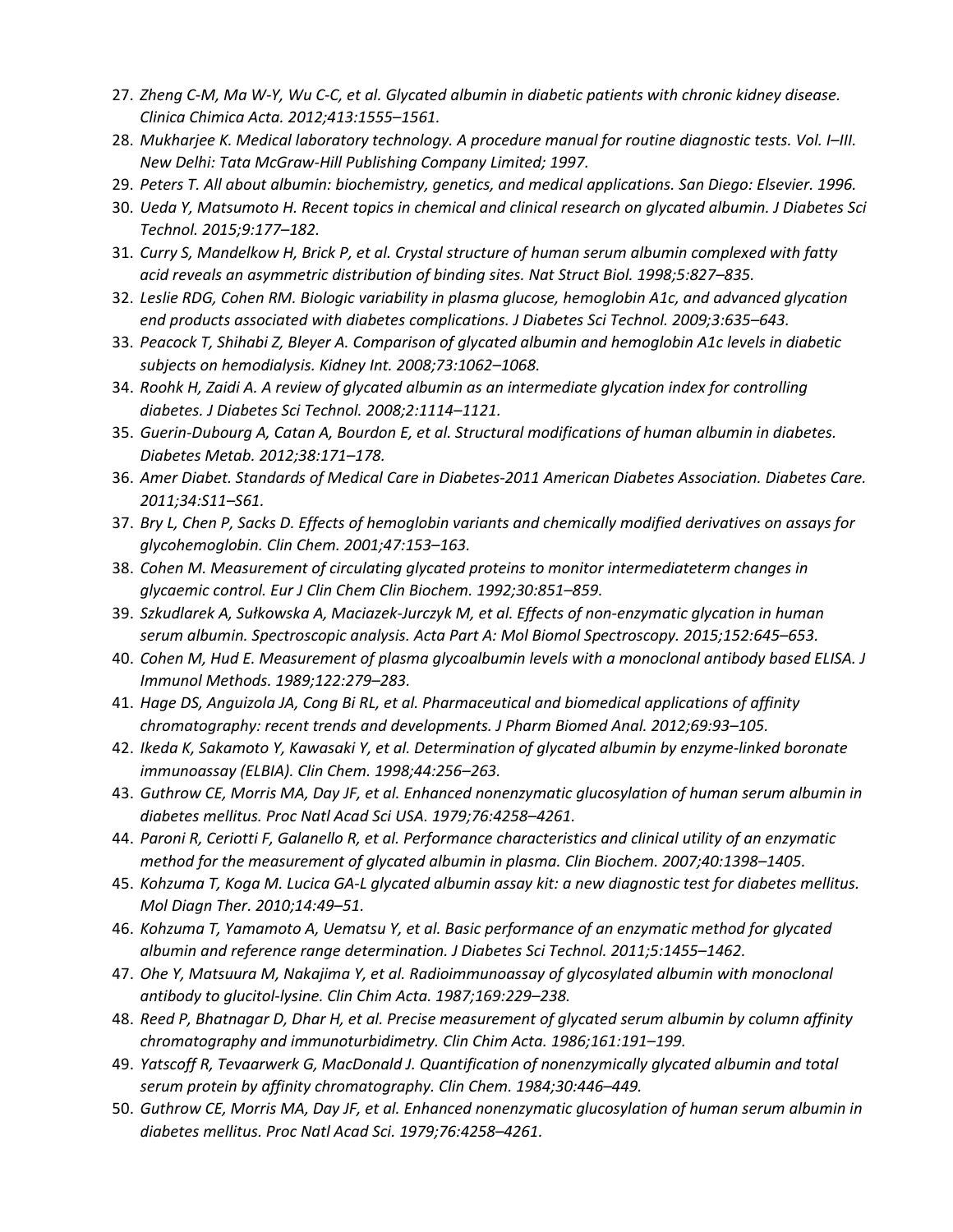- 51. *Day JF, Thorpe SR, Baynes JW. Nonenzymatically glucosylated albumin. In vitro preparation and isolation from normal human serum. J Biol Chem. 1979;254:595–597.*
- 52. *Yasukawa K, Abe F, Shida N, et al. High-performance affinity chromatography system for the rapid, efficient assay of glycated albumin. J Chromatography A. 1992;597:271–275.*
- 53. *Tominaga M, Makino H, Yoshino G, et al. Report of the Committee on Standardization of Laboratory Testing Related to Diabetes Mellitus of the Japan Diabetes Society: determination of Reference Intervals Hemoglobin Aic (IFCC) and Glycoalbumin in Japanese Population. J Japan Diabetes Soc. 2006;49:825.*
- 54. *Muramoto Y, Matsushita M, Irino T. Reduction of reaction differences between human mercaptalbumin and human nonmercaptalbumin measured by the bromcresol purple method. Clin Chim Acta. 1999;289:69–78.*
- 55. *Heller GT, Zwang TJ, Sazinsky MH, et al. Resolving the effects of albumin glycation using the quartz crystal microbalance. EDP Sci. 2013;4.*
- 56. *Seneviratne C, Narayanan R, Liu W, et al. The in vitro inhibition effect of 2 nm gold nanoparticles on nonenzymatic glycation of human serum albumin. Biochem Biophys Res Commun. 2012;422:447–454.*
- 57. *Mukherjee P, Bhattacharya R, Bone N, et al. Potential therapeutic application of gold nanoparticles in Bchronic lymphocytic leukemia (BCLL) enhancing apoptosis. Nanobiotechnol J. 2007;5:76–97.*
- 58. *Krpetic Z, Porta F, Scari G. Selective entrance of gold nanoparticles into cancer cells. Gold Bull. 2006;39:65–68.*
- 59. *Cao JJ, Hudson M, Jankowski M, et al. Relation of chronic and acute glycemic control on mortality in acute myocardial infarction with diabetes mellitus. Am J Cardiol. 2005;96:183–186.*
- 60. *Gæde P, Vedel P, Larsen N, et al. Multifactorial intervention and cardiovascular disease in patients with type 2 diabetes. N Engl J Med. 2003;348:383–393.*
- 61. *Koenig R, Peterson C, Jones R, et al. Correlation of glucose regulation and hemoglobin AIc in diabetes mellitus. N Engl J Med. 1976;295:417–420.*
- 62. *The Diabetes Control and Complications Trial Research Group. The effect of intensive treatment of diabetes on the development and progression of long-term complications in insulin-dependent diabetes mellitus. N Engl J Med. 1993;329:977–986.*
- 63. *UK Prospective Diabetes Study (UKPDS) Group. Intensive blood-glucose control with sulphonylureas or insulin compared with conventional treatment and risk of complications in patients with type 2 diabetes (UKPDS 33). Lancet. 1998;352:837–853.*
- 64. *Ichikawa H, Nagake Y, Takahashi M, et al. What is the best index of glycemic control in patients with diabetes mellitus on hemodialysis? Nippon Jinzo Gakkai Shi. 1996;38:305–308.*
- 65. *Joy M, Cefalu W, Hogan S, et al. Long-term glycemic control measurements in diabetic patients receiving hemodialysis. Am J Kidney Dis. 2002;39:297–307.*
- 66. *Nakao T, Matsumoto H, Okada T, et al. Influence of erythropoietin treatment on hemoglobin A1c levels in patients with chronic renal failure on hemodialysis. Intern Med. 1998;38:826–830.*
- 67. *Kosecki S, Rodgers P, Adams M. Glycemic monitoring in diabetics with sickle cell plus beta-thalassemia hemoglobinopathy. Ann Pharmacother. 2005;39:1557–1560.*
- 68. *Koga M. Glycated albumin; clinical usefulness. Clin Chim Acta. 2014;433:96–104.*
- 69. *Kouzuma T. Study of glycated amino acid elimination reaction for an improved enzymatic glycated albumin measurement method. Clin Chim Acta. 2004;346:135–143.*
- 70. *Tominaga M, Makino H, Yoshino G, et al. Japanese standard reference material JDS Lot 2 for haemoglobin A1c. II: Present state of standardization of haemoglobin A1c in Japan using the new reference material in routine clinical assays. Ann Clin Biochem. 2005;42:47–50.*
- 71. *Tarim Ö, Küçükerdogan A, Günay Ü, et al. Effects of iron deficiency anemia on hemoglobin A1c in type 1 diabetes mellitus. Pediatr Int. 1999;41:357–362.*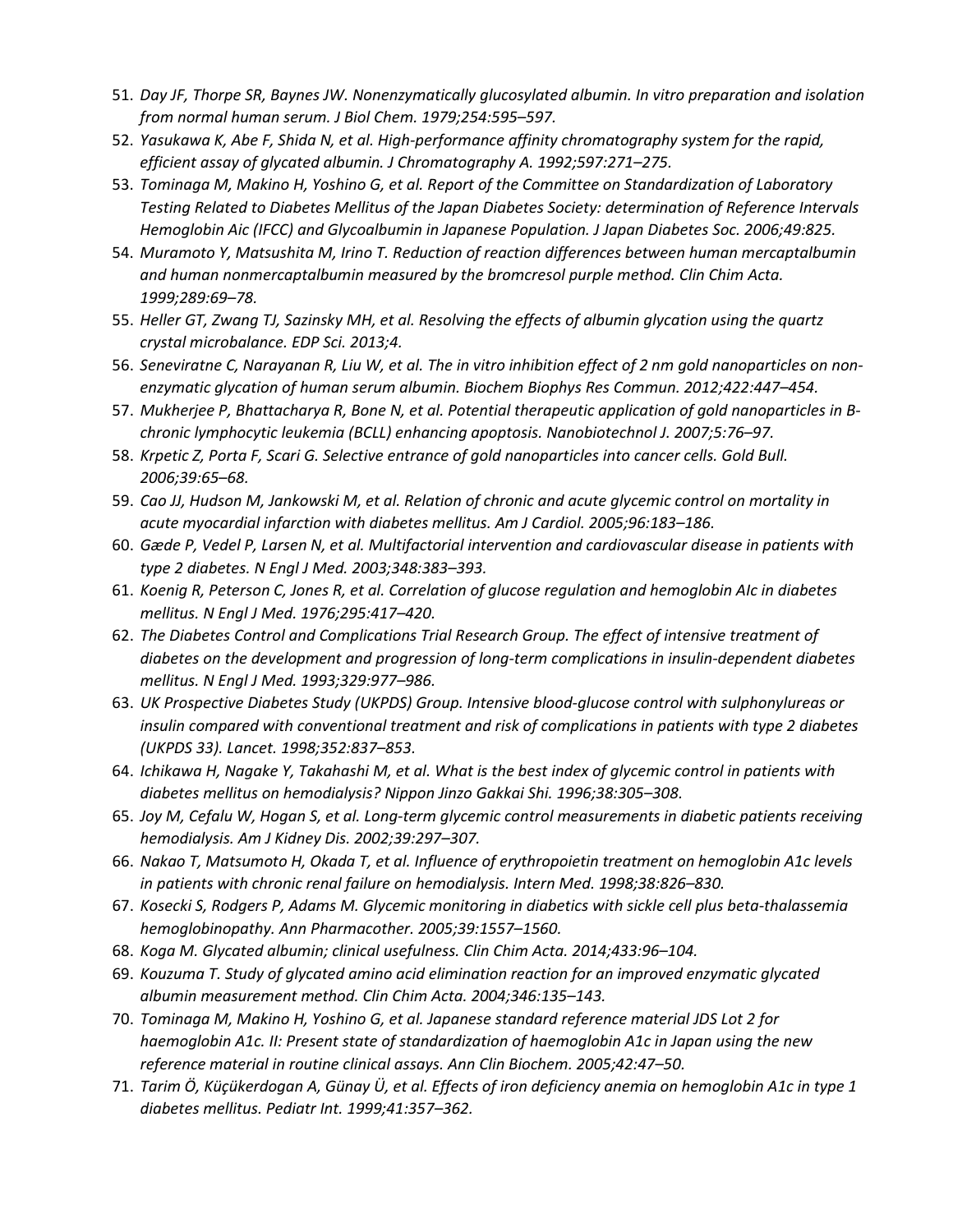- 72. *Coban E, Ozdogan M, Timuragaoglu A. Effect of iron deficiency anemia on the levels of hemoglobin A1c in nondiabetic patients. Acta Haematol. 2004;112:126–128.*
- 73. *Inoue K, Tsujimoto T, Yamamoto-Honda R, et al. A newer conversion equation for the correlation between HbA1c and glycated albumin. Japan Endocr Soc. 2014;61:553–560.*
- 74. *Moriya T, Matsubara M, Koga M. Hemoglobin A1C but not glycated albumin overestimates glycemic control due to iron deficiency in pregnant women with diabetes. J Diabetes Metab. 2014;5:1–4.*
- 75. *Suzuki S, Koga M, Niizeki N, et al. Evaluation of glycated hemoglobin and fetal hemoglobin-adjusted HbA1c measurements in infants. Pediatr Diabetes. 2013;14:267–272.*
- 76. *Suzuki S, Koga M, Amamiya S, et al. Glycated albumin but not HbA1c reflects glycaemic control in patients with neonatal diabetes mellitus. Diabetologia. 2011;54:2247–2253.*
- 77. *Koga M, Murai J, Saito H, et al. Evaluation of the glycated albumin/HbA1c ratio by stage of diabetic nephropathy. Diabetol Int. 2011;2:141–145.*
- 78. *Koga M, Hashimoto K, Murai J, et al. Usefulness of glycated albumin as an indicator of glycemic control status in patients with hemolytic anemia. Clin Chim Acta. 2011;412:253–257.*
- 79. *Koga M, Murai J, Saito H, et al. Influence of iron metabolism indices on glycated haemoglobin but not glycated albumin levels in premenopausal women. Acta Diabetol. 2010;47:65–69.*
- 80. *Yasumoto M, Tsuda A, Ishimura E, et al. Significant association between glycemic status and increased estimated postglomerular resistance in nondiabetic subjects – study of insulin and para-aminohippuric acid clearance in humans. Physiol Rep. 2015;3.*
- 81. *Koga M, Murai J, Saito H, et al. Usefulness of glycated albumin as a glycemic control marker after iron treatment for diabetic patients with iron deficiency anemia. J Jpn Diab Soc. 2009;52:341–345.*
- 82. *Hashimoto K, Noguchi S, Morimoto Y. A1C but not serum glycated albumin is elevated in late pregnancy owing to iron deficiency. Diabetes Care. 2008;31:1945–1948.*
- 83. *Hashimoto K, Osugi T, Noguchi S. A1C but not serum glycated albumin is elevated because of iron deficiency in late pregnancy in diabetic women. Diabetes Care. 2010;33:509–511.*
- 84. *Shimizu I, Hiramatsu Y, Omori Y, et al. Glycated albumin reflects maternal and perinatal outcome in a multicenter study in Japan. Diabetes Pregnancy. 2010;10:27–31.*
- 85. *Miyazaki A, Kohzuma T, Kasayama S, et al. Classification of variant forms of hemoglobin according to the ratio of HbA1c to glycated albumin. Ann Clin Biochem. 2012;49:441–444.*
- 86. *Ijima H, Jinnouchi H, Hamaguchi K. Cases with Hb Toranomon show abnormal HbA1c levels measured by upgraded high-performance liquid chromatography models. Diabetol Int. 2001;2:202–207.*
- 87. *Nishihara E, Koga M, Kadowaki S. Method-dependent HbA1c values in a family with hemoglobin Himeji. Clin Chim Acta. 2011;412:1689–1692.*
- 88. *Panzer S, Kronik G, Lechner K, et al. Glycosylated hemoglobins (GHb): an index of red cell survival. Blood. 1982;59:1348–1350.*
- 89. *Panzer S, Graninger W, Kronik G, et al. Glycosylated hemoglobin as a long-term parameter in appraising the severity of hemolytic disease. Klin Wochenschr. 1983;61:839–843.*
- 90. *Gram-Hansen P, Mourits-Andersen H, Eriksen J, et al. Glycosylated haemoglobin (HbA1c) as an index of the age of the erythrocyte population in nondiabetic patients. Eur J Haematol. 1990;44:201–203.*
- 91. *Nomura Y, Nanjo N, Miyano M. Hemoglobin A1 in cirrhosis of the liver. Diabetes Res. 1989;11:177–180.*
- 92. *Koga M, Kasayama S, Kanehara H, et al. CLD (chronic liver diseases)-HbA1C as a suitable indicator for estimation of mean plasma glucose in patients with chronic liver diseases. Diabetes Res Clin Pract. 2008;81:258–262.*
- 93. *Inaba M, Okuno S, Kumeda Y. Glycated albumin is a better glycemic indicator than glycated hemoglobin values in hemodialysis patients with diabetes: effect of anemia and erythropoietin injection. J Am Soc Nephrol. 2007;18:896–903.*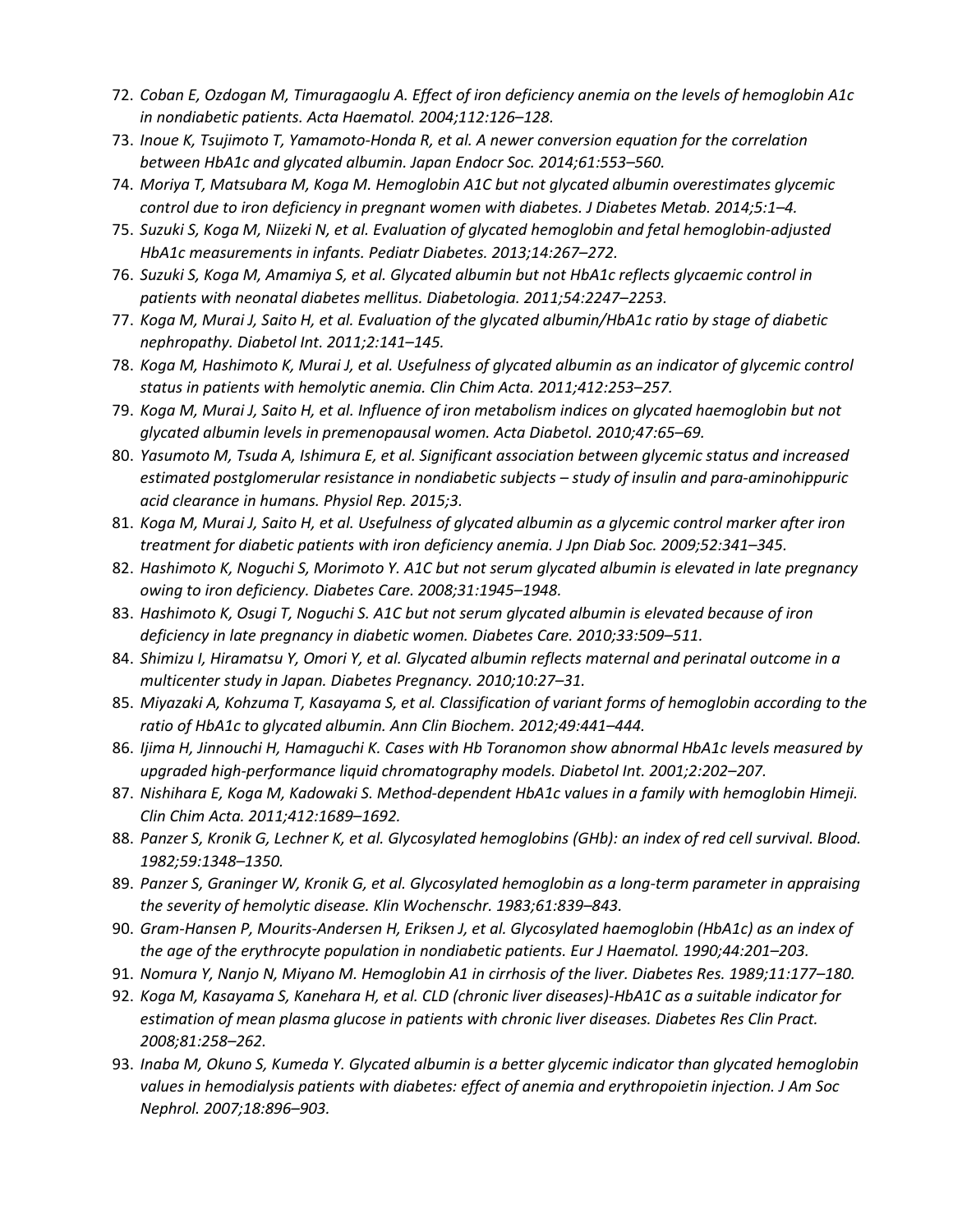- 94. *Lee S-Y, Chen Y-C, Tsai I-C, et al. Glycosylated hemoglobin and albumin-corrected fructosamine are good indicators for glycemic control in peritoneal dialysis patients. Plos One. 2013;8.*
- 95. *Goldstein D, Little R, Lorenz R, et al. Tests of glycemia in diabetes. Diabetes Care. 1995;18:896–909.*
- 96. *Ly J, Marticorena R, Donnelly S. Red blood cell survival in chronic renal failure. Am J Kidney Dis. 2004;44:715–719.*
- 97. *Freedman BI, Shenoy RN, Planer JA, et al. Comparison of glycated albumin and hemoglobin A1c concentrations in diabetic subjects on peritoneal and hemodialysis. Perit Dial Int. 2010;30:72–79.*
- 98. *Coronel F, Macia M, Cidoncha A, et al. Fructosamine levels in CAPD: its value as glycemic index. Adv Perit Dial. 1991;7:253–256.*
- 99. *Nathan DM, McGee P, Steffes MW, et al. Relationship of glycated albumin to blood glucose and HbA1c values and to retinopathy, nephropathy, and cardiovascular outcomes in the DCCT/EDIC study. Diabetes. 2014;63:282–290.*
- 100. *DCCT Research Group. The relationship of glycemic exposure (HbA1c) to the risk of development and progression of retinopathy in the Diabetes Control and Complications Trial. Diabetes. 1995;44:968– 983.*
- 101. *Felner E, McGrath M. Inaccurate hemoglobin A(1C) levels in patients with type 1 diabetes and hereditary persistence of hemoglobin F. J Pediatr. 2008;153:137–139.*
- 102. *Rohlfing CL, Connolly SM, England JD, et al. The effect of elevated fetal haemoglobin on haemoglobin A1c results: five common haemoglobin A1c methods compared with the IFCC reference method. Am J Clin Pathol. 2008;129:811–814.*
- 103. *Lanzkron S, Strouse JJ, Wilson R, et al. Systematic review: hydroxyurea for the treatment of adults with sickle cell disease. Ann Int Med. 2008;148:939–955.*
- 104. *Ngo DA, Aygun B, Akinsheye I, et al. Fetal haemoglobin levels and haematological characteristics of compound heterozygotes for haemoglobin S and deletional hereditary persistence of fetal haemoglobin. Br J Haematol. 2012;156:259–264.*
- 105. *Matsumoto H, Murase-Mishiba Y, Yamamoto N, et al. Glycated albumin to glycated hemoglobin ratio is a sensitive indicator of blood glucose variability in patients with fulminant type 1 diabetes. Intern Med. 2012;51:1315–1321.*
- 106. *Shen Y, Pu LJ, Lu L, et al. Glycated albumin is superior to hemoglobin A1c for evaluating the presence and severity of coronary artery disease in type 2 diabetic patients. Cardiology. 2012;123:84–90.*
- 107. *Y, Shen LL, Ding F, Sun Z, et al. Association of increased serum glycated albumin levels with low coronary collateralization in type 2 diabetic patients with stable angina and chronic total occlusion. Cardiovasc Diabetol. 2013;12:165.*
- 108. *Ikeda N, Hara H, Hiroi Y. 1,5-Anhydro-d-glucitol predicts coronary artery disease prevalence and complexity. J Cardiol. 2014;64:297–301.*
- 109. *Hirsch IB, Amiel SA, Blumer IR, et al. Using multiple measures of glycemia to support individualized diabetes management: recommendations for clinicians, patients, and payers. Diabetes Technol Ther. 2012;14:973–983.*
- 110. *Mabuchi H, Koizumi J, Shimizu M, et al. Development of coronary heart disease in familial hypercholesterolemia. Circulation. 1989;79:225–232.*
- 111. *Ma X, Shen Y, Hu X, et al. Associations of glycated hemoglobin A1c and glycated albumin with subclinical atherosclerosis in middle-aged and elderly Chinese population with impaired glucose regulation. Clin Exp Pharmacol Physiol. 2015;42:582–587.*
- 112. *Saisho Y, Tanaka K, Abe T, et al. Lower beta cell function relates to sustained higher glycated albumin to glycated hemoglobin ratio in Japanese patients with type 2 diabetes. Endocrine J. 2014;2:149–157.*